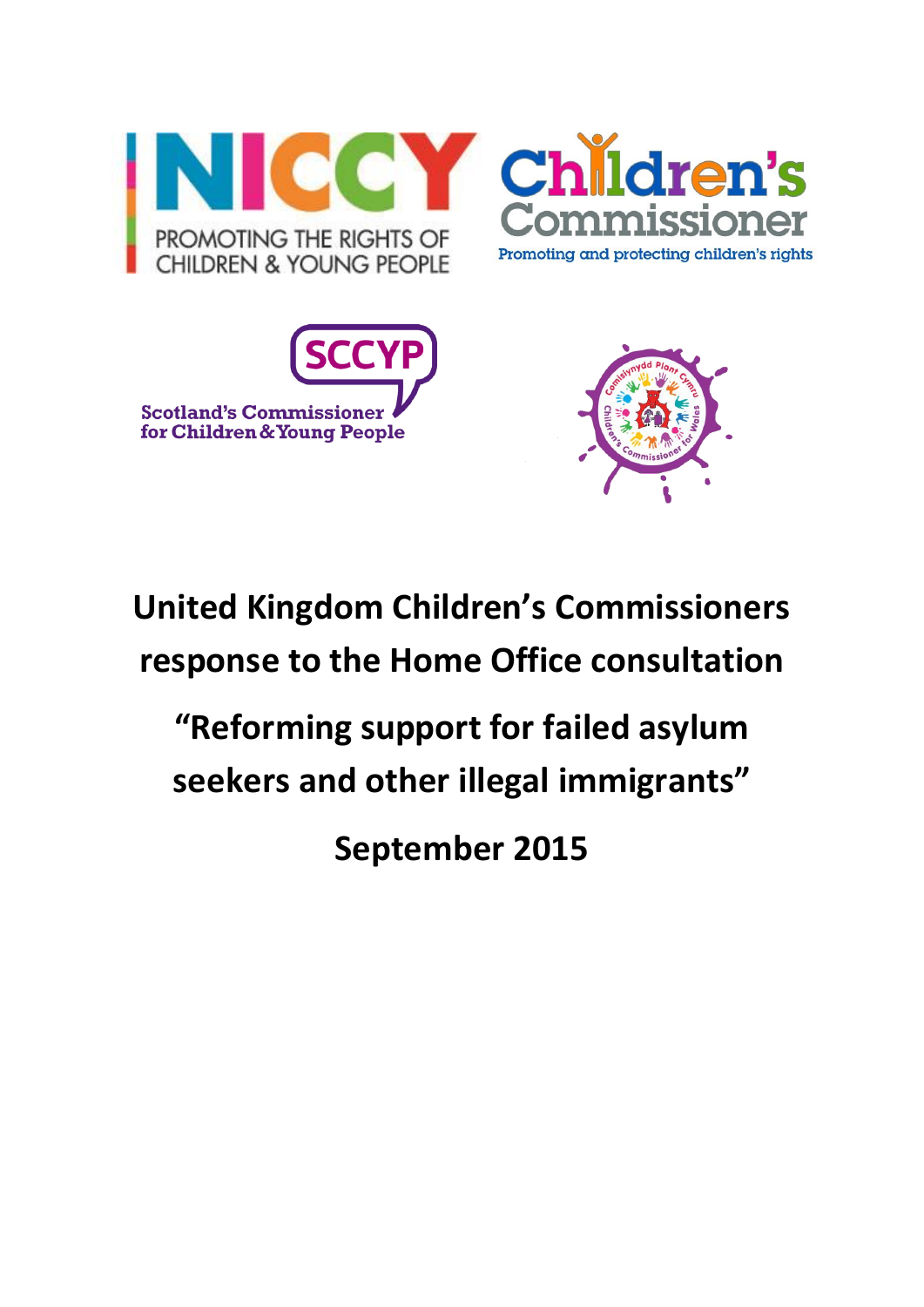## **Introduction**

- **0.1** The UK Children's Commissioners welcome the Government's statement in the consultation paper that it remains committed to fulfilling its international obligations to meet minimum standards for asylum seekers (Consultation paper – paragraph 1). Another stated policy objective of the consultation is to *'retain important safeguards for children'* (Paragraph 13, bullet 3). The UK Children's Commissioner's welcome this approach to the intended reforms.
- **0.2** Among the international obligations that the Government has is its formal, binding commitment to implement the United Nations Convention on the Rights of the Child (UNCRC) which the United Kingdom ratified on 16 December 1991.
- **0.3** The reservation to the UNCRC ('The Convention') in respect of children subject to immigration control was lifted on 18th November 2008. The lifting of the reservation paved the way for section 55 ('Section 55') of the Borders, Citizenship and Immigration Act 2009 (UK Borders Act) which creates a duty on the Secretary of State to make arrangements for ensuring that immigration and asylum functions are discharged having regard to the need to safeguard and promote the welfare of children who are in the United Kingdom. The immigration and asylum functions that are the subject of this consultation fall within the remit of this mandatory duty.
- **0.4** The Commissioners believe that the options for reform presented in this consultation must meet the standards defined in its obligations under the Convention, its other international law obligations including those under the European Convention on Human Rights and in its domestic law obligations under Section 55 of the Borders, Citizenship and Immigration Act 2009.
- **0.5** As UK Children's Commissioners, our legislative mandate requires us to have particular regard to the United Nations Convention on the Rights of the Child. The principle articles of the UNCRC engaged by the proposals here are as follows:

## **Article 2**

States Parties shall respect and ensure the rights set forth in the present Convention to each child within their jurisdiction without discrimination of any kind, irrespective of the child's or his or her parent's or legal guardian's race, colour, sex, language, religion, political or other opinion, national, ethnic or social origin, property, disability, birth or other status.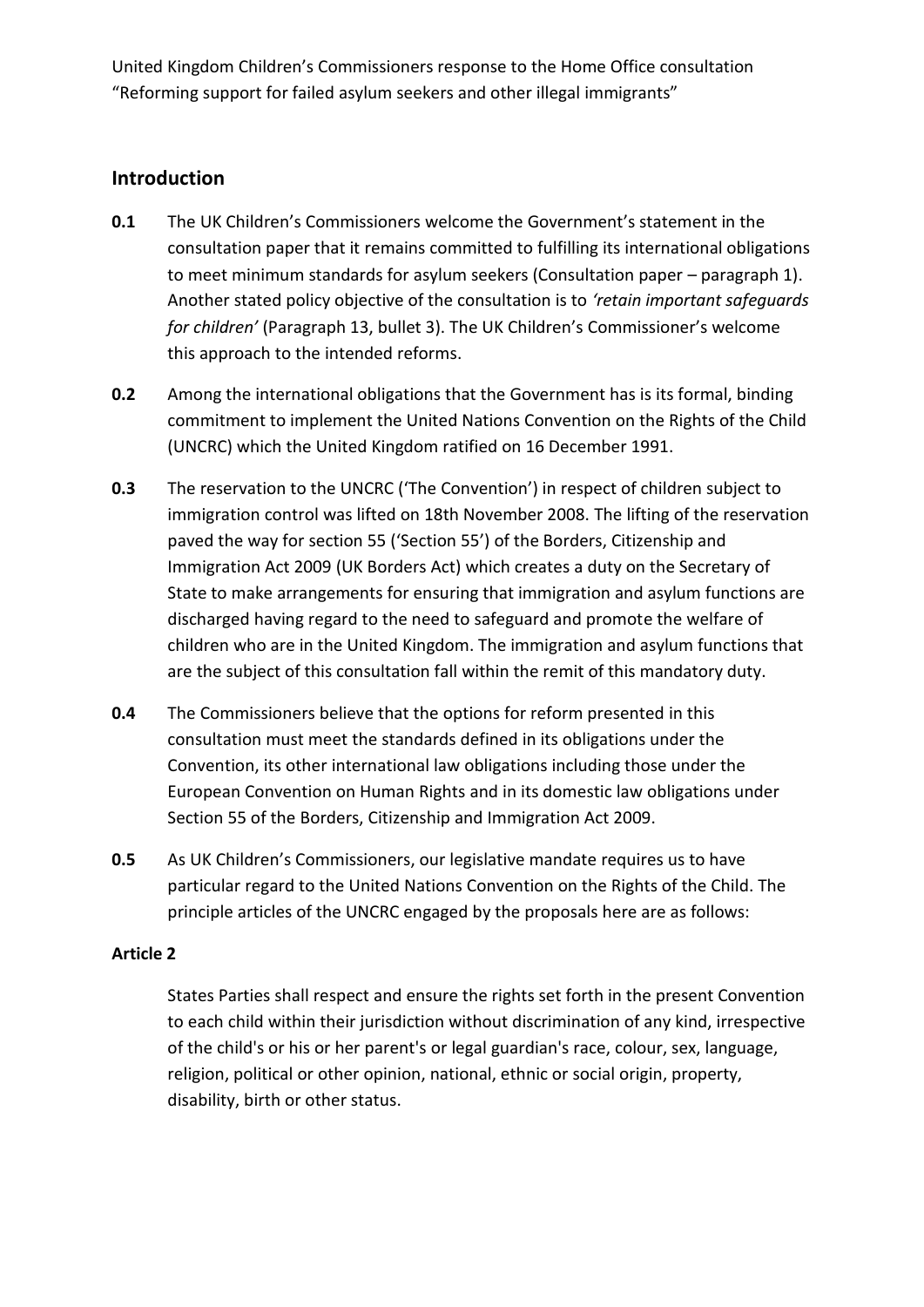#### **Article 3**

States that in all actions concerning children, whether undertaken by public or private social welfare institutions, courts of law, administrative authorities or legislative bodies, the best interests of the child shall be a primary consideration.

#### **Article 6**

States Parties shall ensure to the maximum extent possible the survival and development of the child.

#### **Article 19**

States Parties shall take all appropriate legislative, administrative, social and educational measures to protect the child from all forms of physical or mental violence, injury or abuse, neglect or negligent treatment, maltreatment or exploitation, including sexual abuse, while in the care of parent(s), legal guardian(s) or any other person who has the care of the child.

#### **Article 22**

States Parties shall take appropriate measures to ensure that a child who is seeking refugee status or who is considered a refugee in accordance with applicable international or domestic law and procedures shall, whether unaccompanied or accompanied by his or her parents or by any other person, receive appropriate protection and humanitarian assistance in the enjoyment of applicable rights set forth in the present Convention and in other international human rights or humanitarian instruments to which the said States are Parties.

The UK Children's Commissioner's responses to the consultation are framed within the context of the Governments legal obligations outlined in part above. We hope that the response will assist the Government in choosing options that best meet their obligations to children.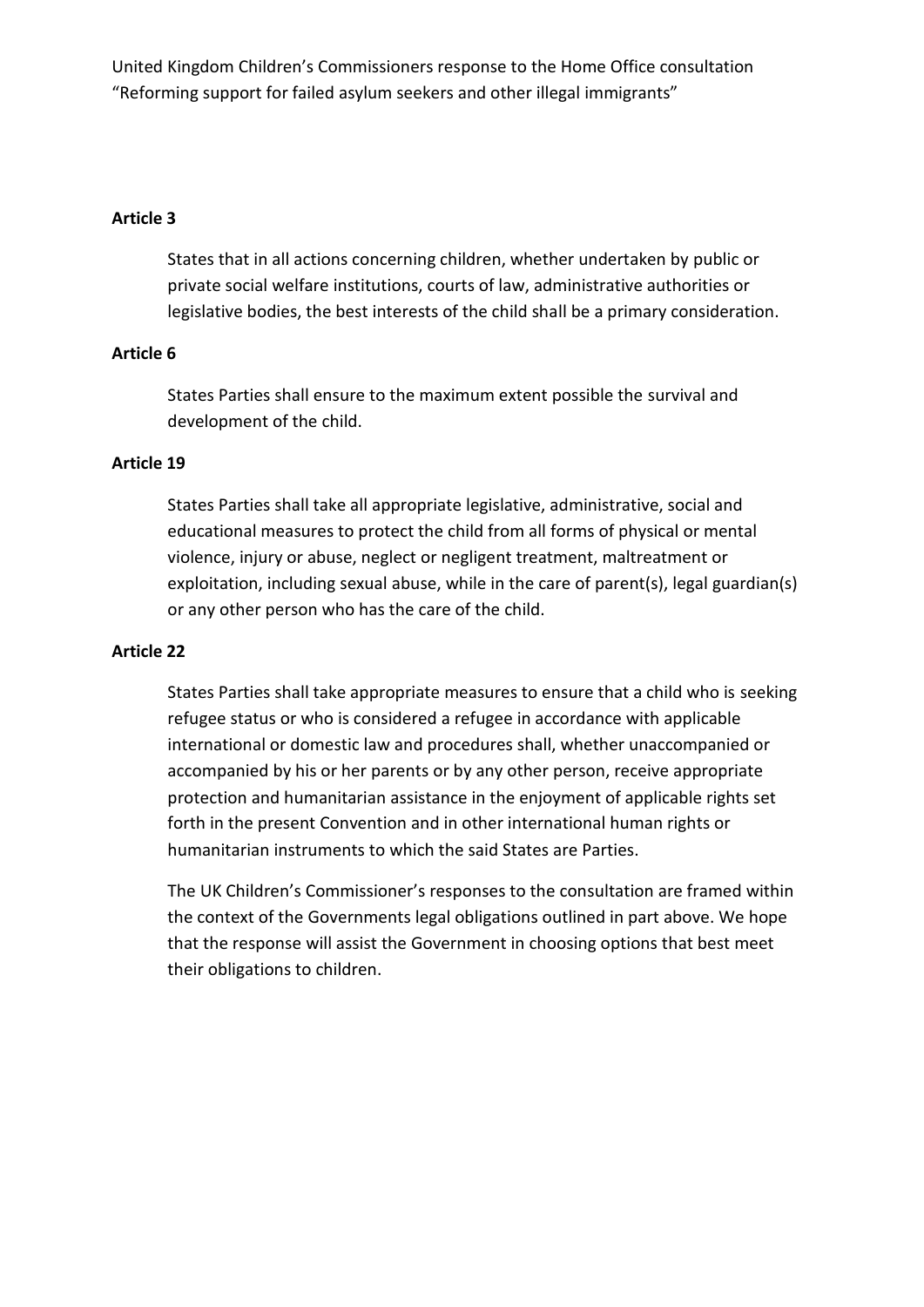# **Responses to the consultation questions**

- **1. The proposed repeal of Section 4(1) of the 1999 Act (paragraph 16).**
- **1.1** While the repeal of Section 4(1) will have limited impact on children we nevertheless express the concerns below which we hope the Government will address.
- **1.2** The consultation document (paragraph 14) claims that few individuals will be affected by the repeal of Section 4(1) (a) and 4(1) (b) of the 1999 and the focus of the proposed reform (paragraph 15) is on  $s$  4 (1) (c) – the provision relating to release on bail from immigration detention.
- **1.3** The repeal of Section 4(1) (a) and (b) will prevent some individuals granted temporary admission and others released from immigration detention under paragraph 21 of Schedule 2 of the 1971 Act from accessing support. The risk of abolition is that it may leave some people destitute or unlawfully detained. Potentially these might include:
	- Families who have not claimed asylum and are attempting to return to their country of origin, but are encountering difficulties obtaining the required documentation.
	- Families released from detention and given temporary admission rather than bail (e.g. families released from detention back into the community following an unsuccessful removal and detention in pre-departure accommodation at CEDARS).
	- Persons who have lived in the UK for all or the majority of their lives, who are now adult, and who have not claimed asylum but are seeking to regularise their unsettled or unresolved immigration status and are waiting for this to be determined. The Commissioners believe it is unhelpful and dehumanising to characterise those born in the UK or brought here as children as 'illegal immigrants' as the consultation suggests throughout.
- **1.4** We consider that the abolition of Section 4(1) would lead to the people affected, where they are families, looking to local authorities for assistance. We consider this further in our response to Question 6.
- **1.5** The consultation recognises that Section 4(1) (c) is more frequently used. Our understanding is that hundreds of people are released on bail from detention each year to Section 4(1) (c) accommodation. Section 4(1) (c) accommodation is provided on a single person basis only, so children are unable to live with bailed parents in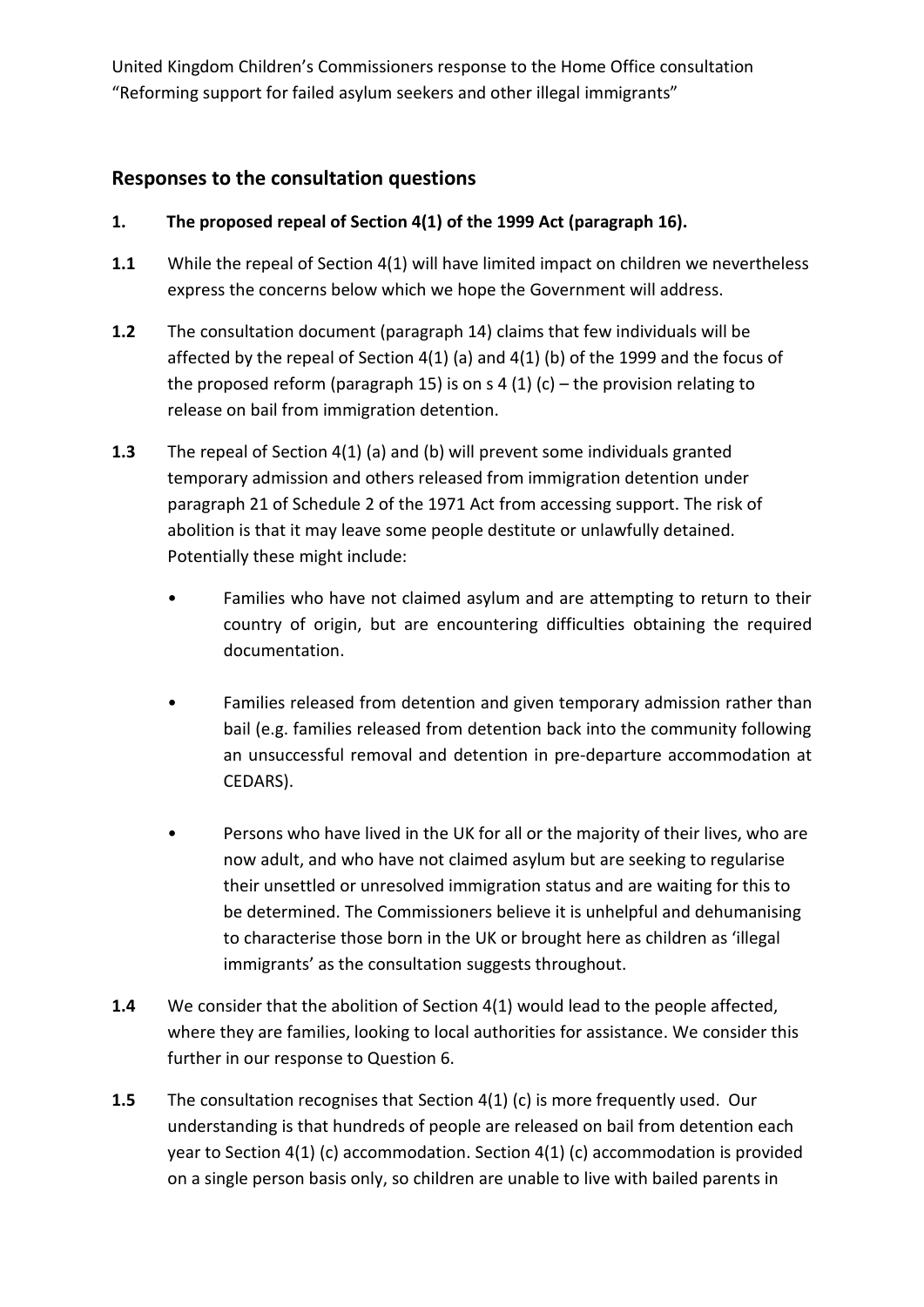Section 4(1) (c) accommodation. If parents and children wish to live together an application would have to be made once a parent had been released, via the usual Section 4(2) or s95 route. The Children's Commissioners do not have any data on the numbers of children who historically have been included in such applications but we would ask the Home Office to consider their own management information on this.

- **1.6** More broadly, the repeal of Section 4(1) risks unintended consequences of people being unlawfully detained and may also encouraging individuals to make an asylum application in order that they can make a bail application. It is also likely to result in an increase in challenges to detention in the High Court and see an increase in successful claims for compensation for unlawful detention, both of which can only increase costs to the public purse. A further policy goal of the propose changes is to decrease the cost to the public purse and this financial consequence is not considered in the impact assessment.
- **2. The proposal to close off support for failed asylum seekers who make no effort to leave the UK at the point that their asylum claim is finally rejected, subject to continued support in cases with a genuine obstacle to departure at that point or in which further submissions are lodged with the Home Office and are outstanding (paragraphs 20-21).**

## *Estimated number of children affected by this proposal*:

- **2.1** The numbers of failed asylum being supported under both Section 95 and Section 4 of the 1999 Act is cited in paragraph 5 of the consultation document as being approximately 15,000 at  $31<sup>st</sup>$  March 2015. This figure is extrapolated from the official statistics. Consultation question 2 relates only to Section 4 support.
- **2.2** Referring back to the tables on which this number is arrived at indicates that at the end of Quarter 1 2015 (31 $\mathrm{^{st}}$  March) there were 4,941 'main applicants and dependants' in receipt of Section4 support. Of those, 3,616 were 'main applicants' (and therefore adults) leaving 1,325 'dependants'. This figure is not broken down further in the official statistics between spouses/partners and children but provides a rough idea of the numbers of children likely to be affected by the closure of this route of support. An estimate might be in the region of 1000 children.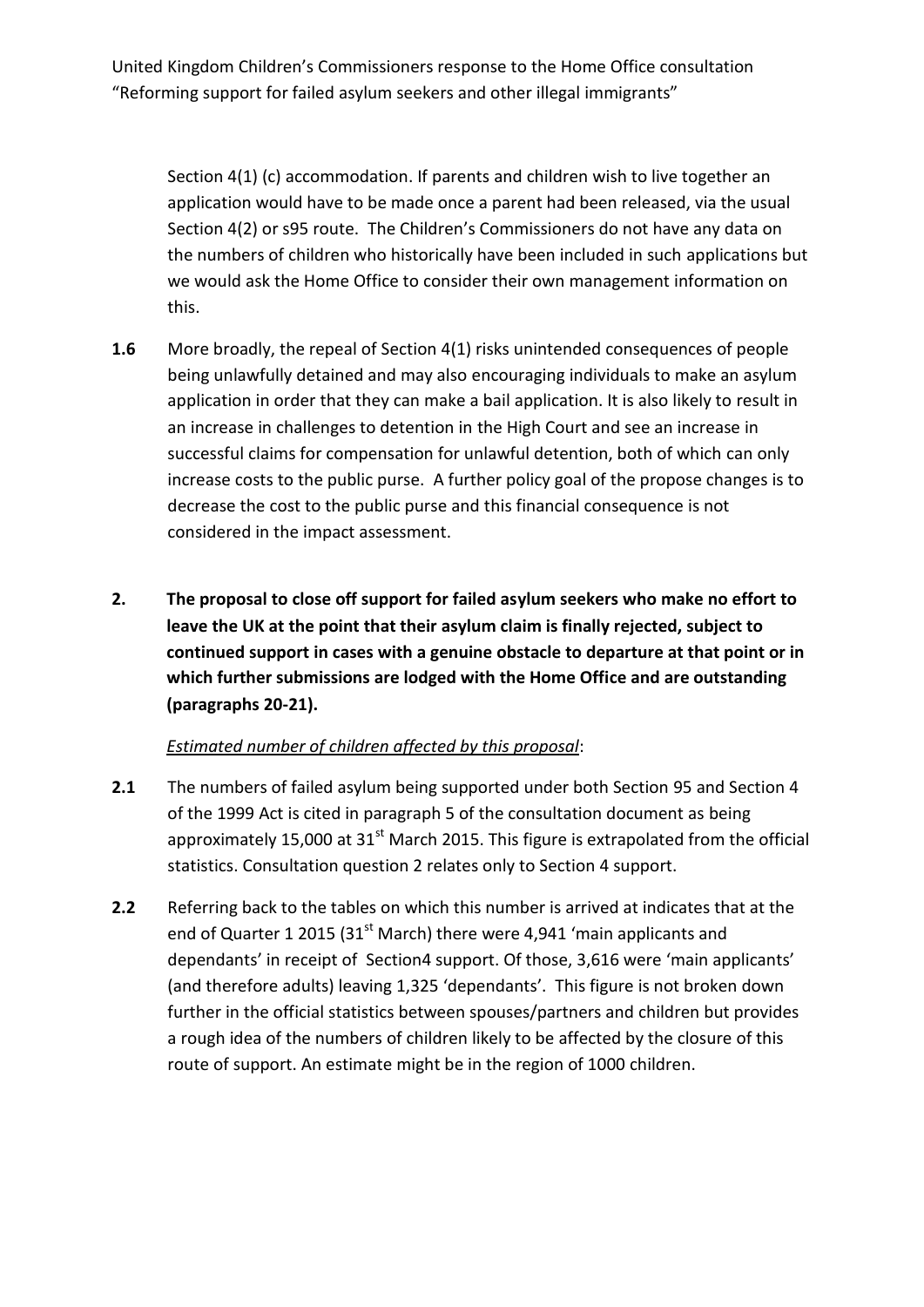### *Section 4 (2) of the 1999 Act*

- **2.3** The Commissioners share the widespread concern about the use of Section 4 support for children that have been well documented by others including the cross party parliamentary enquiry on asylum support which concluded in 2013. The enquiry concluded that: *"The government should abolish Section 4 support and urgently implement a single cash-based support system for all children and their families who need asylum support while they are in the UK. This should include children who were born after an asylum refusal, to ensure that no child is left destitute."*
- **2.4** It is not in children's best interests to be supported under a cashless system that pays the same rate as adults and therefore takes no account of children's additional needs. Children in receipt of Section 4 support are not entitled to 'passported' benefits, such as school hardship funds, free school meals or the pupil premium for their schools. If the closure of the Section 4 route of support addresses this then we welcome it.
- **2.5** Families with children in receipt of Section 4 support also face difficulties under a cashless system such as inability to use public transport or buy small items locally from non-designated supermarkets, attend medical appointments or take children to school.
- **2.6** Due to these problems, the Commissioners give a cautious welcome to the proposed closure of the Section 4(2) support stream with the proviso that it is essential that all children previously supported under this regime are able to access adequate cashbased support and accommodation. The temporary nature of the alternative support proposed under Section 95 is of deep concern to us.
- **2.7** The Commissioner's over-arching position is that families, as they are legally prevented from working, must be able to obtain adequate cash-based support from the moment they arrive until they are granted leave to remain and can transition onto mainstream benefits or into employment or, where unsuccessful in obtaining permission to remain, until they leave the UK through the structured Family Returns Process which has proved relatively successful in encouraging families with no further legal basis to remain to leave the UK voluntarily without recourse to enforced removal.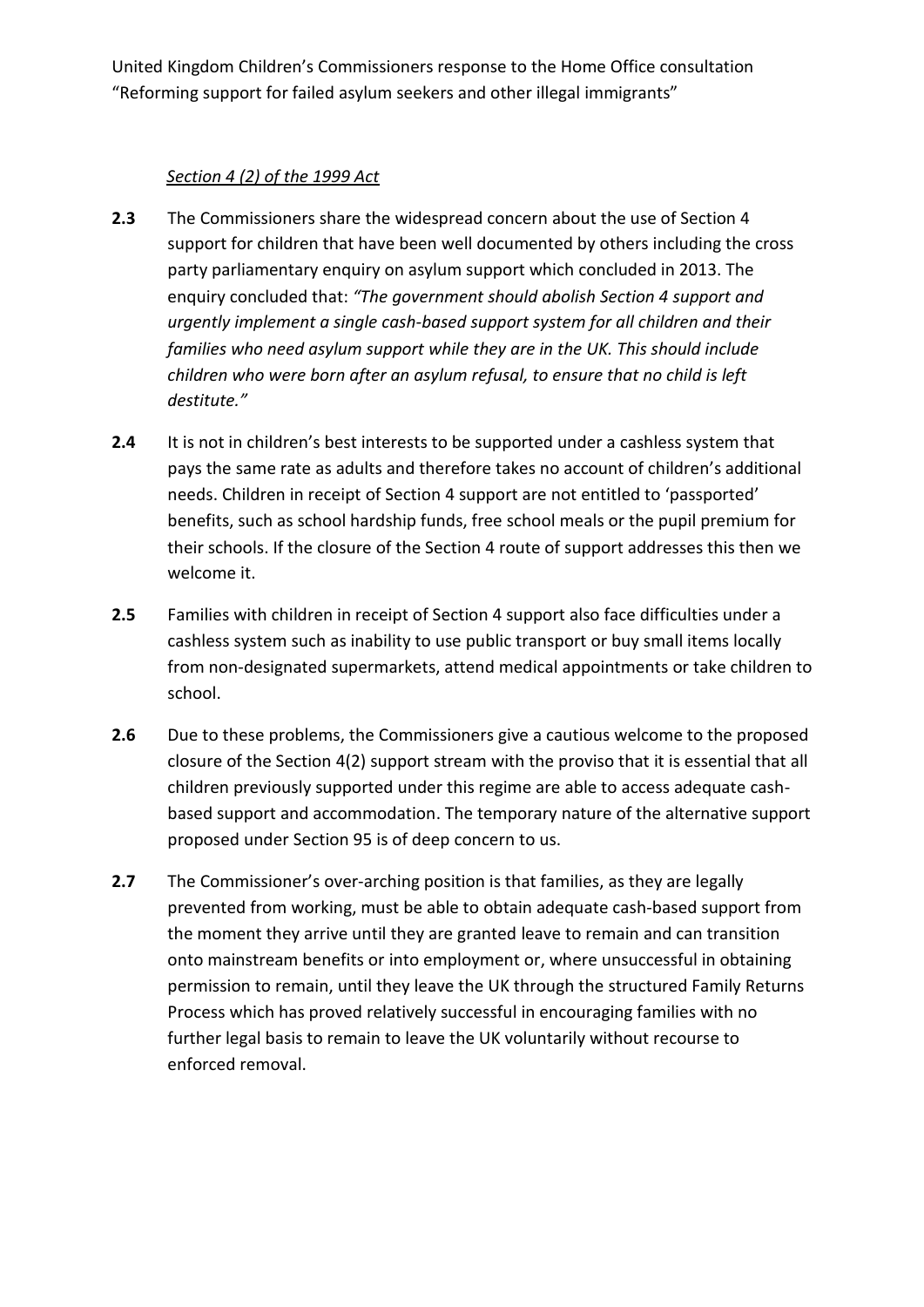## **3. The proposed changes for failed asylum seekers with children (paragraphs 29-33).**

*Number of families likely to be affected by the proposed withdrawal of support in the UK as a whole and in the devolved administration regions.*

- **3.1** Paragraph 3 of the consultation document states that as at 31<sup>st</sup> March 2015 an estimated 20,400 asylum seekers whose claims *had yet to be finally determined* were in receipt of Section 95 support. Referring back to the official tables on which this figure is based the *total* number supported under Section 95 on the same date was 30,476. Subtracting the number of 'yet to be finally determined applicants' in receipt of Section 95 support from the total you are left with 10,076 individuals.
- **3.2** This group is the cohort currently supported by virtue of Section 94 (5) which allows section 95 support to continue after the asylum claim has been finally determined if the asylum seeker has with them a dependent child (who was a child at some point prior to the asylum claim being finally determined). This is the cohort to which the proposed changes in support will be directed. The consultation document extrapolates from the official statistics that as of  $31<sup>st</sup>$  March 2015 an estimated 2,900 families (around 10,100 people) were supported on this basis.
- **3.3** The official statistics only break down the 'total supported under Section 95 by UK region (30,476 at 31<sup>st</sup> March 2015) rather than the 10,076 individuals supported by virtue of Section 94(5) – families with a dependent child. Nevertheless if approximately one third of all recipients of Section 95 support nationally are thus supported, there will be significant impacts for the devolved administrations in respect of families whose support will be withdrawn.
- **3.4** The March 2015 official statistics show that Wales supported 2,238 individuals in receipt of Section 95, Scotland 2,626 and Northern Ireland 492. A working assumption in light of the lack of a breakdown in the official statistics by family membership as opposed to singles is that approximately a third of each of these totals will be individuals in families who are 'appeals rights exhausted ' and this liable under the proposals to have support withdrawn.

## *Assumptions that the proposals will lead to 'behaviour change'*

**3.5** The appraisal section of the Impact Assessment on the consultation document relies heavily on the assumption that introducing restrictions to support (under both Section 4 and Section 95) will lead to:

…'*behaviour change'* by '*reducing the incentive for migrants to come to or remain in the UK to make an unfounded claim for asylum and for current asylum seekers and*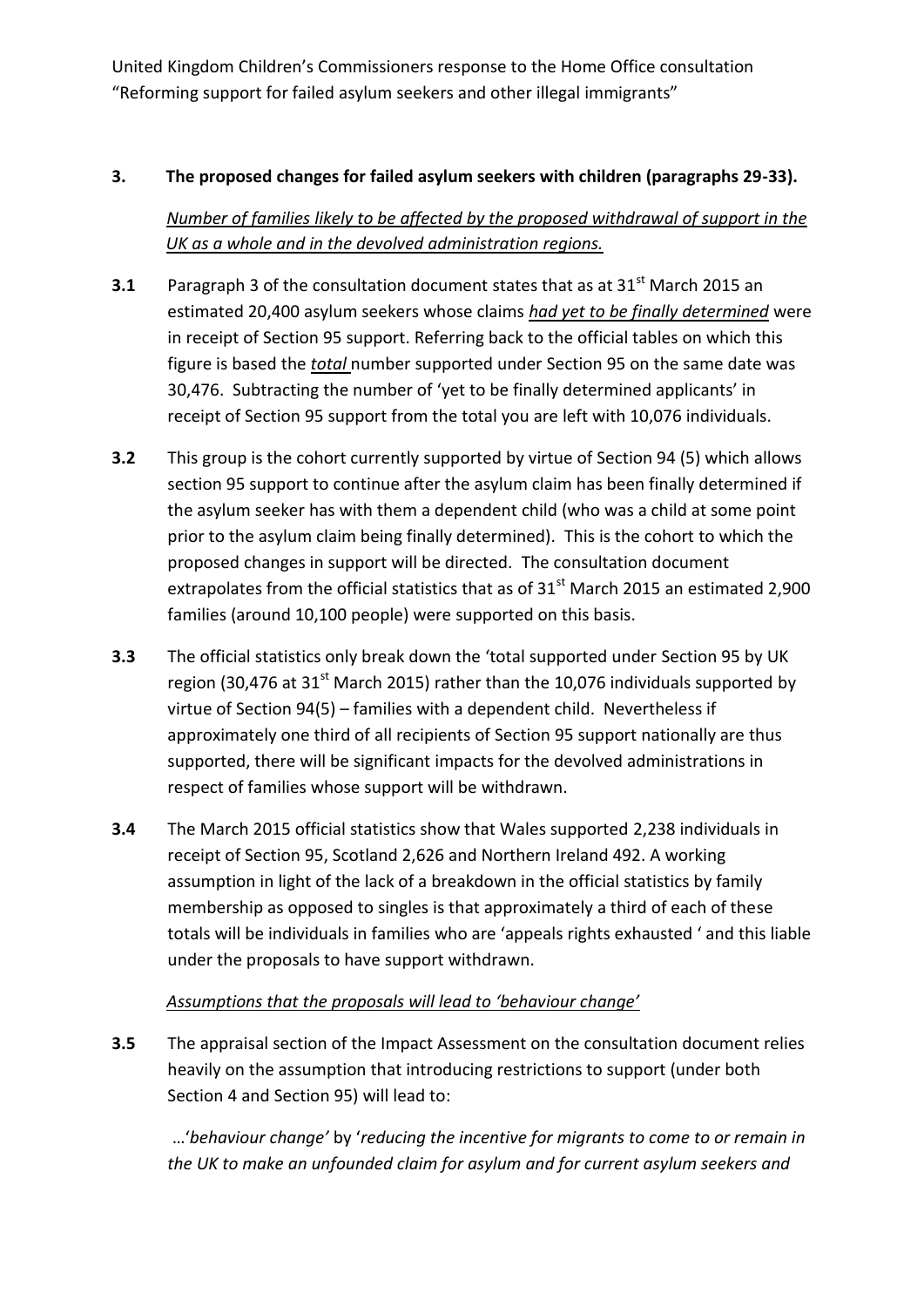*failed asylum seekers not to comply with the asylum process (including the requirement to leave the UK for those whose claim is rejected by the Home Office and the courts). As such it is reasonable to expect behaviours to change as a result of the proposed changes including: fewer unfounded asylum applications in the UK and; greater compliance by asylum seekers and failed asylum seekers with the asylum process , including for departure from the UK for those whose claim is finally rejected.'*

**3.6** This central assumption defies both the objective evidence and the Home Office's own research on this issue. Home Office research indicates that there is very little evidence that asylum seekers are deterred by the prospect of harsh treatment in a putative or actual country of asylum (Home Office 2002; Home Office Research Study 259 2003). Furthermore, previous policies that have left people to subsist on vouchers or withdrawn support have proved ineffective in persuading those refused asylum to leave the UK.

#### *Behaviour change and the 'Section 9 Pilot'*

- **3.7** The clearest evidence that policies such as those proposed here will not lead to 'behaviour change' comes from the Home Office's report of the pilot study that the Government ran between December 2004 and December 2005 in which families who were appeal rights exhausted had their accommodation and financial support removed if they failed to take "reasonable steps" to leave the UK.
- **3.8** The Home Office's evaluation of the Section 9 pilot compared the behaviour of the cohort of 116 families in the pilot against a control group of similar cases who did not have their support cut off. By June 2007, the Home Office evaluation found that of the 116 cases in the Section 9 cohort, there was only one case in which a family was successfully removed, as compared to nine successful removals in the control group.
- **3.9** Even when voluntary returns were taken into account, the total number of returns in the control group was nearly twice as high as in the pilot. Differences in applications for travel documents between the pilot cohort and the control group *'do not represent statistically significant changes'*. The Home Office evaluation concluded that under the pilot "*there was no significant increase in the number of voluntary returns or removals of unsuccessful asylum seeking families. It shows that in the form piloted section 9 did not influence behaviour in favour of co-operating with removal – although there was some increase in the number of applications made for travel documents."*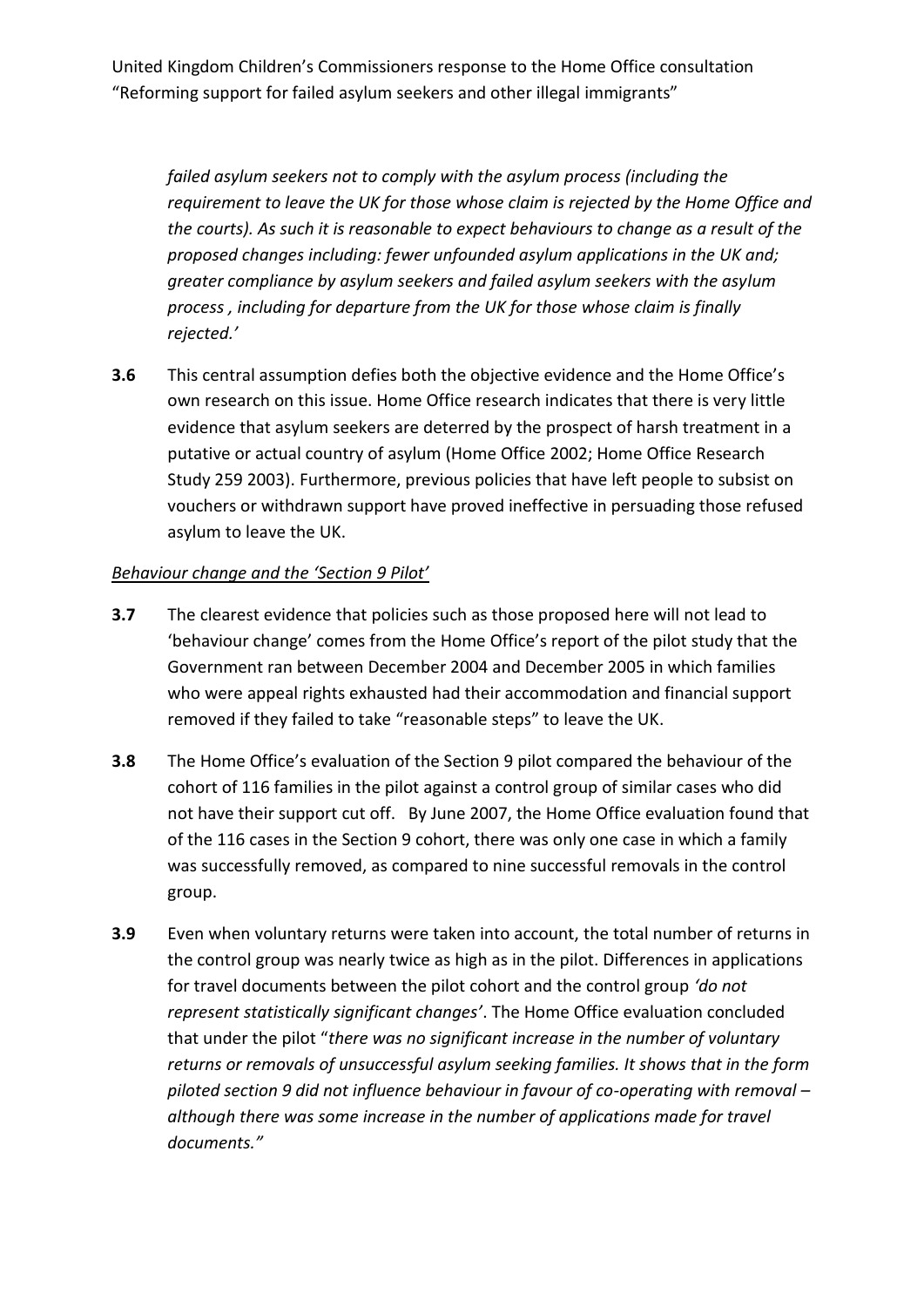- **3.10** The disappearance of families was documented in the Home Office evaluation which compared the pilot's cohort with the control group in relation to cases which should have been reporting to the Immigration Service or been in contact with asylum support officials. It found that the rate of absconding was 39% for those in the Section 9 pilot - nearly double the amount of those in the control group (21%), who remained supported. This impact is likely to be increased under the current proposals due to the planned withdrawal of a right to appeal against the refusal of asylum support.
- **3.11** A report by Refugee Council and Refugee Action looked in detail at the cases of 35 of the 116 families in the pilot whose support had been withdrawn and who were living in destitution but had not disappeared. They found that in all cases the families believed that it was unsafe for them to return to their home country.

#### *Continuing support where there is a genuine obstacle to departure*

- **3.12** While the Children's Commissioners welcome the Government's intention to continue support in cases where there are genuine obstacles to departure or in which further submissions have been lodged (paragraph 21), we note that this provision is currently implemented in a very restrictive way and that individuals who are manifestly unable to return home are still denied any form of support.
- **3.13** The Asylum Support Tribunal frequently overturns such cases and in the six months between 01.09.14 and 28.02.15 allowed 44% of decided cases and remitted a further 12% back to the Home Office for reconsideration. This highlights the need to retain the right of appeal against the refusal of asylum support which the consultation proposes to abolish.

# *The proposal to amend Section 94 (5) of the 1999 Act (paragraphs 30-33 of the consultation document)*

**3.14** Paragraphs 30-33 of the consultation document indicate the planned legislative amendment to Section 94 (5) of the Immigration and Asylum Act 1999 ('The 1999 Act'). This currently allows Section 95 support to continue after the asylum claim has been finally determined if the asylum seeker has a dependent child. The proposal is simply to remove this concession to families and to treat them in the same way as single asylum seekers without dependent children are treated – by withdrawing their accommodation and support. This is a minor difference proposed between single asylum seekers and families in that a further seven days 'grace period' will be allowed for families before support is withdrawn. The proposed legislative amendment, abolishing a measure designed to safeguard children from destitution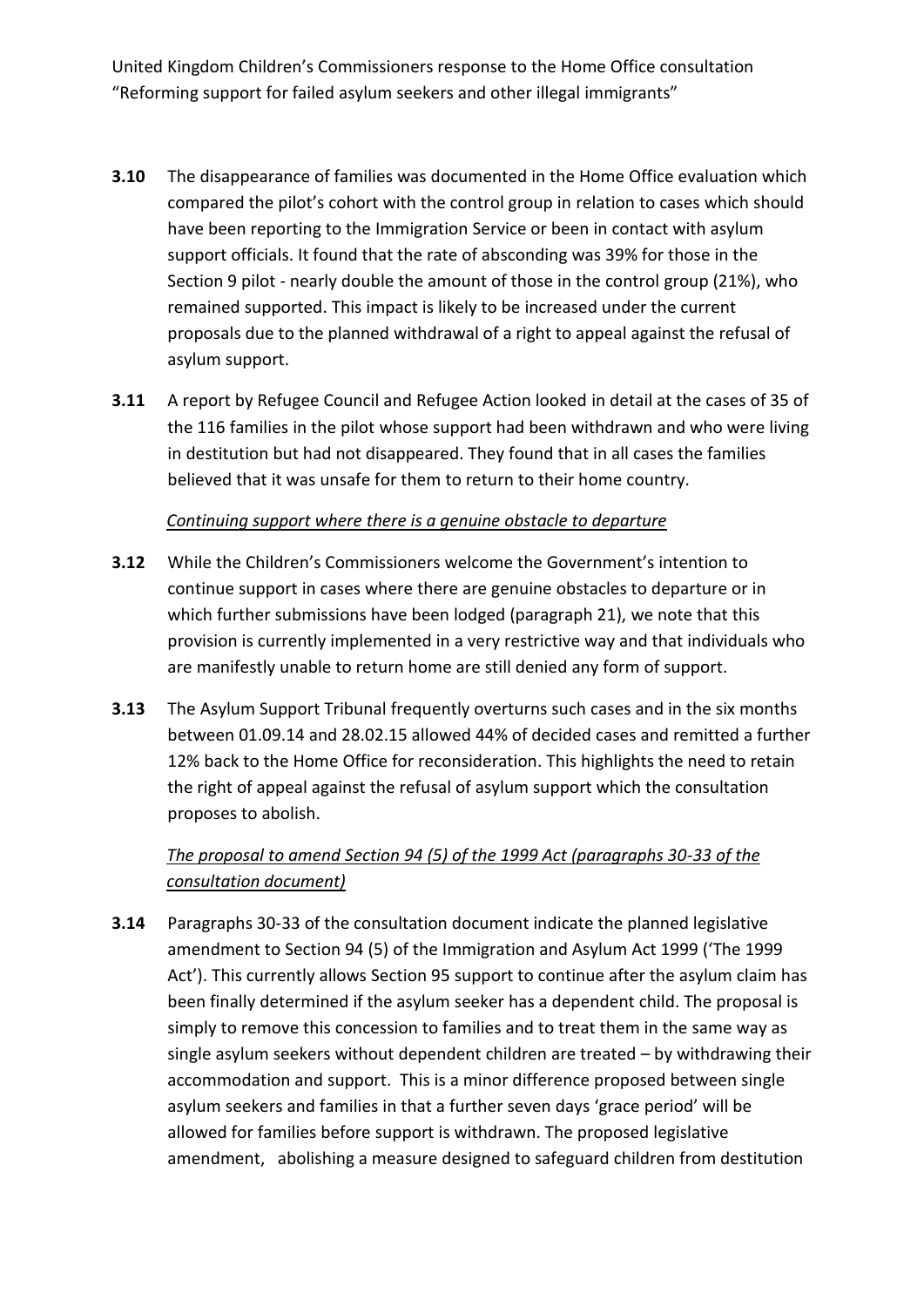is, in the Commissioners' view, inconsistent with the UK's obligations under the UNCRC.

### *Conclusion*

- **3.15** This evidence suggests that withdrawal of support and accommodation is unlikely to achieve the consultation's stated intention of *"ensuring the departure from the UK of refused asylum seekers with no lawful basis to remain in the UK".* It is however likely that should the proposals go forward as planned there will be an increase in the number of families that disappear and an increase in the number seeking support from their local authority (or appropriate statutory service providers in Northern Ireland). We are in no doubt that this puts children at serious risk of neglect or other forms of abuse and engages the UK's Convention duties (e.g. Article 19).
- **3.16** The Children's Commissioners consider that pursuing a policy that entails a serious risk of putting children at risk of destitution on a spurious expectation of parent' s 'behaviour change' is inconsistent with making decisions in children's best interests as required by Article 3(1) of the United Nations Convention on the Rights of the Child nor with the duty on the Secretary of State to safeguard children and promote their welfare under Section 55 of the Borders, Citizenship and Immigration Act 2009.
- **3.17** Rather than leading to returns from failed asylum seeking families we anticipate that the proposals as currently framed will undermine immigration control. Refused asylum-seeker families will have little incentive to stay in touch with the authorities once support is withdrawn. Destitution will also impact on families who do try to maintain contact with the Home Office as the practical barriers created by destitution may make contact very difficult for example by having no money for travel to attend interviews or for other communication.
- **3.18** Continuing support to refused asylum seekers in families, (including those previously in receipt of Section 4), would strengthen the integrity of the immigration system as the Home Office would be able to maintain contact with families who are appeal rights exhausted and would be better able to enforce removals against individuals who do not have protection needs in the UK and do not leave voluntarily..

## **4. The length of the proposed grace period in family cases (paragraph 31).**

**4.1** The proposal to provide an extended 'grace period' for families with children – 28 days from refusal rather than 7 days as is the case for single failed asylum seekers, does not provide a sufficient safety net for children**.**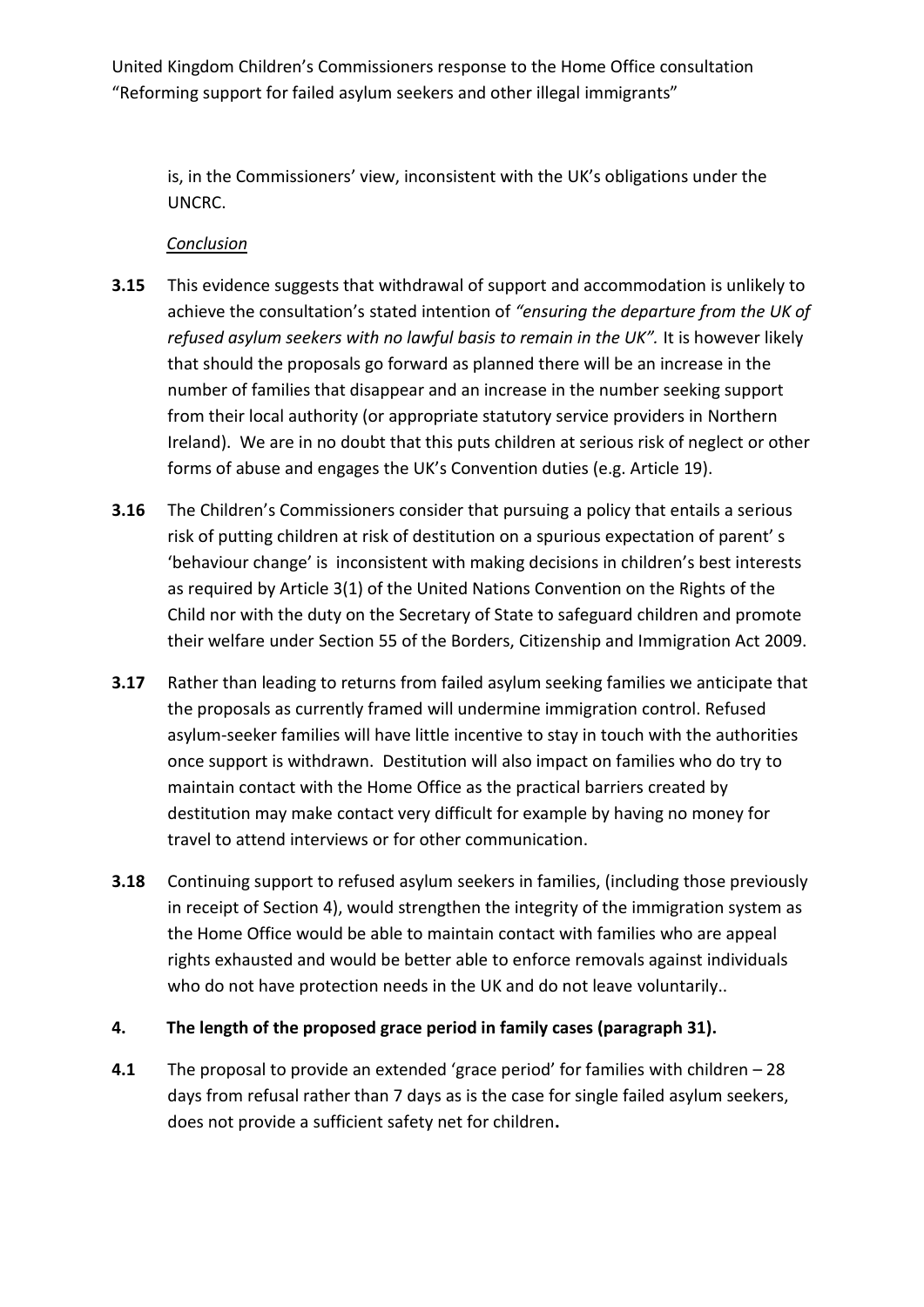- **4.2** A further proposed safeguard for children is that this grace period could be extended on application if there was a practical obstacle beyond the family's control that prevented them from leaving the UK. The onus would be on the recipient of the support to make an application before the grace period expired and to demonstrate why they could not leave the UK and that they would otherwise be destitute.
- **4.3** Putting the onus on parents to prove they could not return home assumes literacy, access to help with making such an application and an ability to communicate with, and travel to various agencies to obtain documentation or submit representations. In our view, this is very unlikely to happen in the most cases and parents will either go into hiding if they fear forced return or approach their local authority for help with accommodation and support.
- **4.4** The factors to which it is proposed that the Secretary of State could have regard in making the decision whether or not to extend the grace period would be specified in regulations leaving little discretion for Home Office case owners considering meritorious claims for continued support where the matter under consideration was not covered in the regulations. If regulations are to be made they must include a clause that allows case owners to extend the grace period where it is considered to be in a child's best interests to do so.
- **4.5** The consultation document includes two factors which 'could' be taken into account in the regulations including:
	- '*taking all reasonable steps to leave the UK or place themselves in a position in which they would be able to do so, including 'applying for any travel document required to facilitate their departure'* and;
	- '*unable to leave the UK owing to a practical obstacle beyond their control. E.g. the provision by their government of a travel document following their application for it or a medical or physical impediment to travel or because in the opinion of the Secretary of State there was currently no viable route of return available'.*
- **4.6** There would be no right of appeal against a refusal to extend the grace period leading to an increased number of applications for judicial review as the only remedy available**.**
- **4.7** The Commissioners consider that the proposed safeguards and concessions relating to children are likely to be unworkable in practice even if a parent were to consider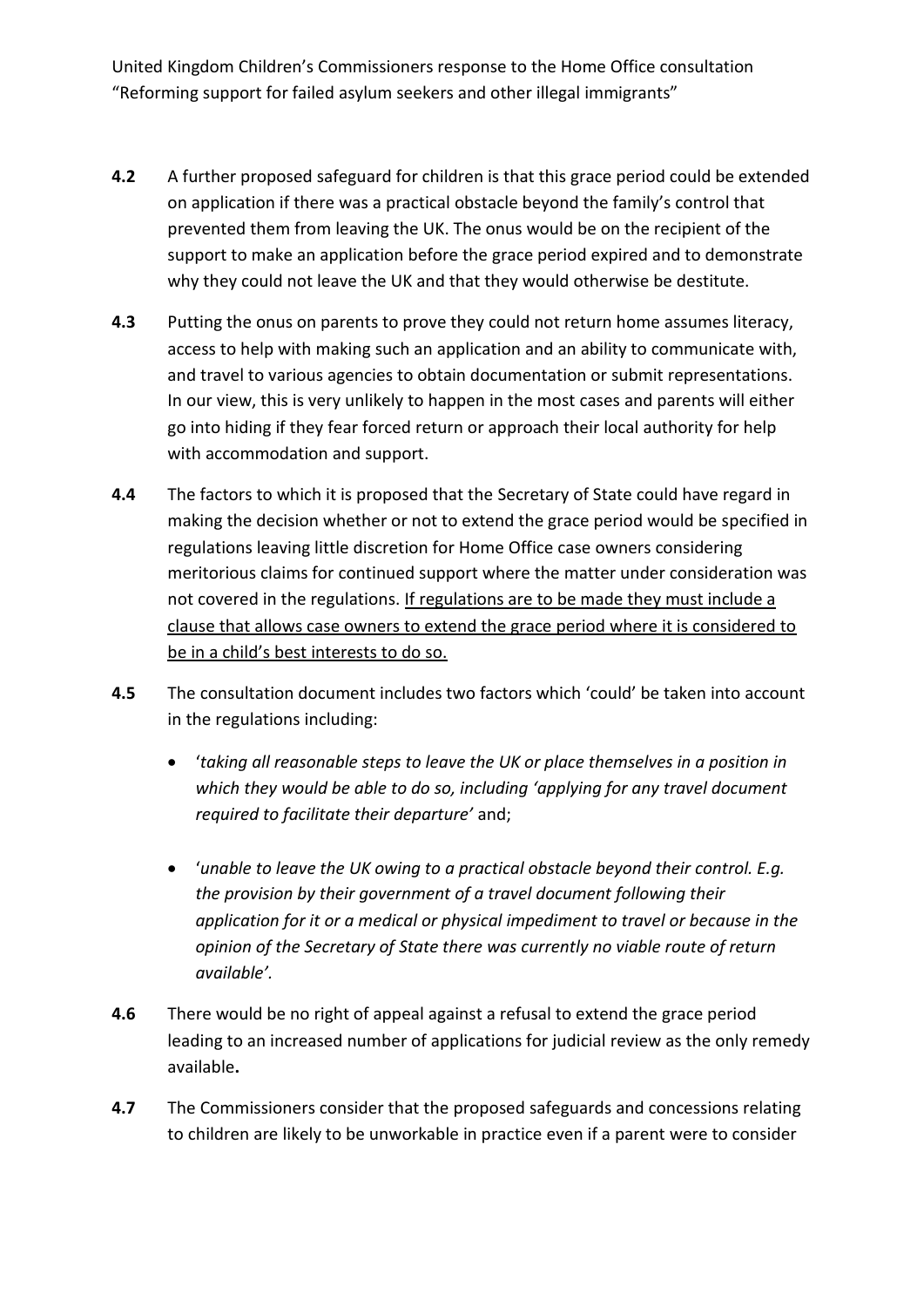the option of applying for voluntary return on the day after they became appeal rights exhausted. For example, we would anticipate that the family would need to:

- Obtain any original documentation submitted to the Home Office when applying for asylum. Our experience is that the Home Office cannot guarantee that all original documentation would be returned to the asylum seeking family at the start of the grace period.
- Travel from their dispersal area to their embassy likely to be in London using the limited funds they are provided with under Section 95 support and/or travel to a centre where their voluntary return application could be processed.
- Travel to Liverpool (as now required) in order to make any further representations or submissions in person on either or both their substantive asylum claim or their inability to return home for another reason.
- **4.9.1** These matters alone are a huge amount to achieve within the proposed 28 day grace period. Removing support – including accommodation – after 28 days would frustrate attempts where voluntarily departure was being pursued.

## *Conclusion*

- **4.10** The Commissioners do not believe that a 28 days 'grace period' is a sufficient period of time for a refused asylum seeking family to understand and review the options available to them and make a decision on what their next steps should be.
- **4.11** Given the reliance that the consultation document places on voluntary departure prompted by withdrawal of accommodation and support, sufficient time must be allowed based on real data on how long voluntary departure takes to arrange. This will vary depending on a number of individual factors including the country to which the family will be returning. The Home Office acknowledges that embassies vary in the speed in which they process such applications.
- **4.12** They must also acknowledge their own administrative capacity to return relevant documentation to families needed to process any return arrangements. This would include original birth certificates of children born in the UK as embassies will have no records of UK born children as being their nationals and may indeed in some cases not accept such children as their nationals or require further investigation into the paternity or maternity of the parents.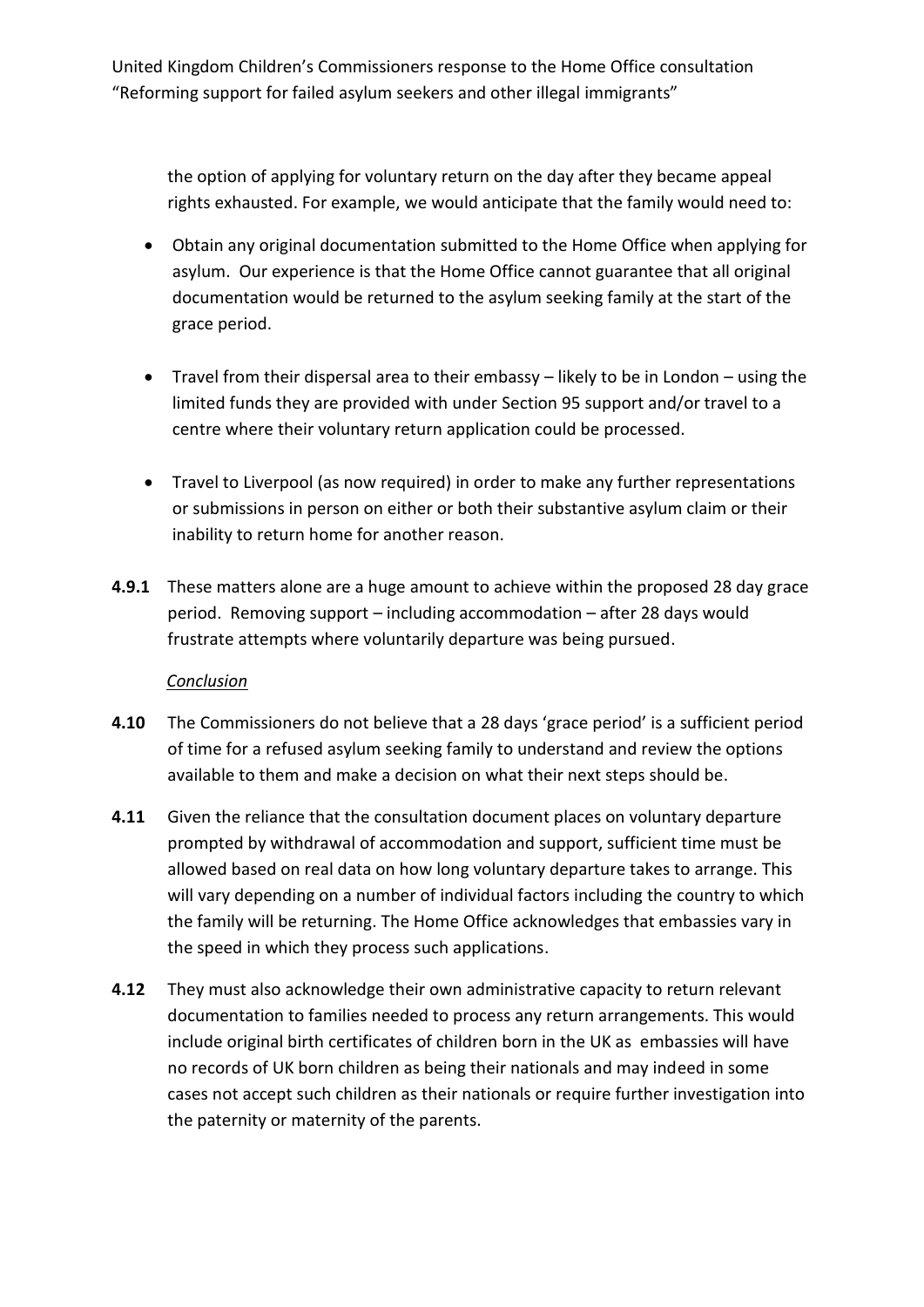- **4.13** The time taken to arrange voluntary departure will also be contingent on access to advice and support through the voluntary assisted return programme (VAARP). The Commissioners understand that the current contract with Refugee Action to support voluntary return is due to expire and that the Home Office will now administer the scheme itself. The Home Office's ability to engage with families over VAARP is untested.
- **4.14** We would suggest that any grace period is flexible and negotiated between the family and their case owner or Family Engagement Manager depending upon the particular circumstances of their case and, in particular the circumstances of any child intended to be removed. The child's right and ability to establish or re-establish an identity in the country of origin must be paramount in the timing of any departure.
- **4.15** The Commissioners believe that, whatever arrangements are arrived at in respect of a 'grace period' the right of appeal is a vital mechanism that prevents asylum seekers from being incorrectly refused support and left destitute and must not be removed.
- **5. The proposed transitional arrangements (paragraphs 36-37)**
- **5.1** The consultation document proposes to use Schedule 3 of the Nationality, Immigration and Asylum Act 2002 ('The 2002 Act') powers (used in the Section 9 pilot described above<sup>1</sup>) on a 'case by case basis' but, it seems, only in relation to the 'transitional arrangements'.<sup>2</sup>
- **5.2** The Impact Assessment ('IA') suggests that the changes to Section 95 requiring legislative change  $-$  will be implemented on  $1<sup>st</sup>$  July 2016. The transitional arrangements will therefore pertain to all those who are appeal rights exhausted and in receipt of s95 support on that date – by the Home Office's current estimate, around 3,000 families – though this may well increase by July 2016.
- **5.3** Even without factoring in any increase in this number the proposals have significant resource implications for the Home Office especially given that consideration is

**<sup>.</sup>**  $1$  The 2005 pilot discussed in the response to question 3 above was predicated on a power introduced by s.9 of the 2004 Act to amend The new power, contained in s.7A of Schedule 3 provided for the first time for the withdrawal of accommodation and support from 'a failed asylum seeker with family' where the Secretary of State certified that the person had failed without reasonable excuse to take reasonable steps to: a) leave the UK voluntarily or b) place himself in a position in which he is able to leave the UK voluntarily.

 $2$  The 2007 Home Office evaluation of the pilot recommended that the Schedule 3 power "should not be used on a blanket basis" in the future and that "it should be for case owners to take a view, based on an established relationship with the family and an intimate knowledge of the asylum claim which has not been successful, of which approach to encouraging departure is most likely to be effective."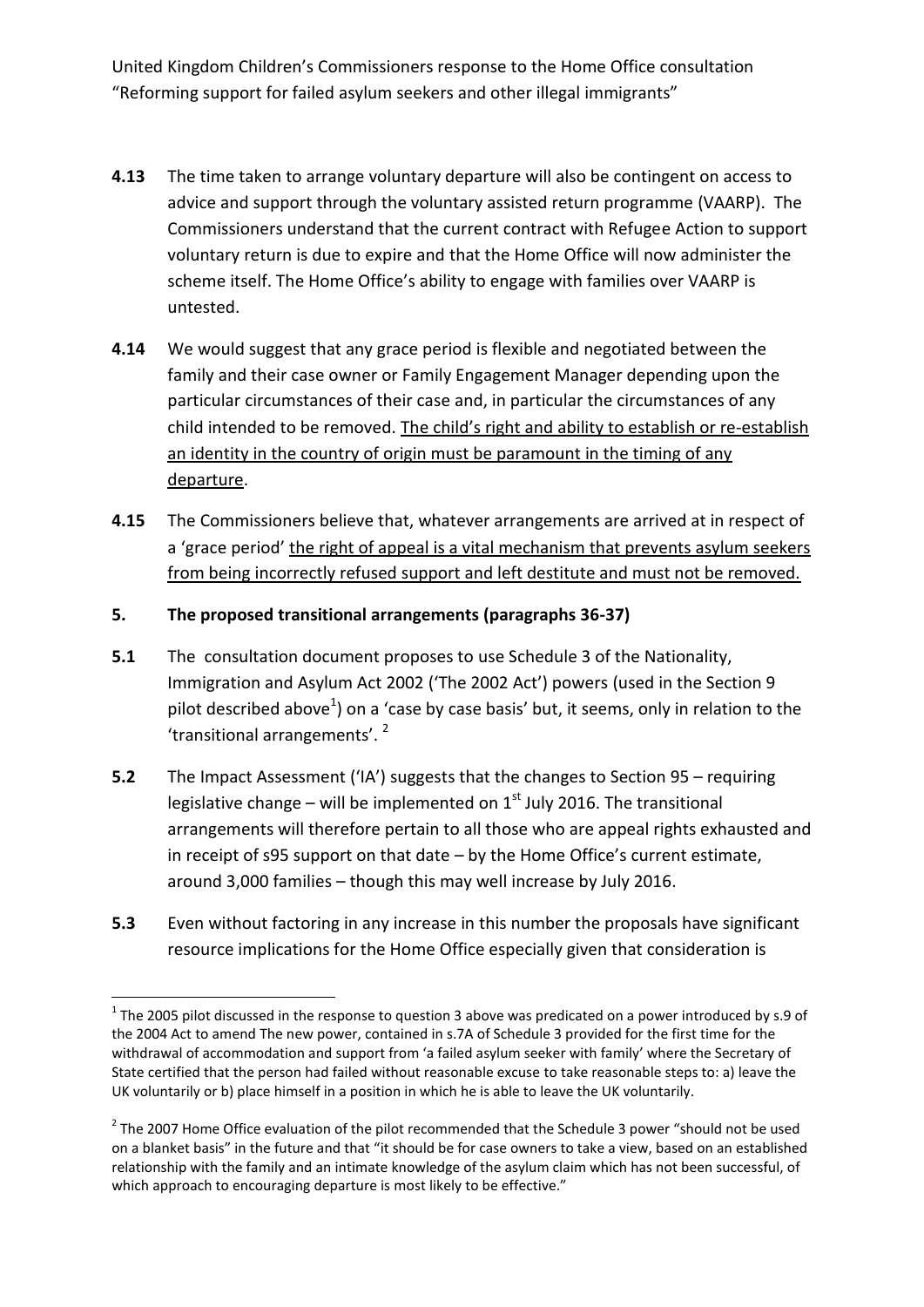promised on a 'case by case' basis. Support services – in particular those assisting with assisted voluntary return (AVR) – are unlikely to be able to process a significant rise in applications and requests for help from those now subject to the transitional provisions. If AVR (VAARP) is now to be administered by the Home Office, the resource implications are even greater.

- **5.4** Consideration must be given to who will be processing the transitional cases, who will be administering AVR and how these functions relate to new cases coming on stream that will need to be administered under the new arrangements. A key question is whether the backlog of transitional cases will be dealt with by family case owners also dealing with decisions on post 1st July removal of support cases.
- **5.5** While the Impact Assessment suggests that the Schedule 3 power will only be used in respect of those who become ARE before 1st July 2016 – a major proposed change to the use of the power will be that there will no longer be a right of appeal against the refusal of support. There are two likely consequence of this proposal
	- The incentive to remain in touch with the authorities will be removed and more families will disappear and fail to remain in touch making removal more difficult.
	- There is likely to be an increase in Judicial Review. This will slow down resolution of the transitional cases in the backlog.
- **5.6** In addition, we would anticipate that local authorities (and statutory service providers in Northern Ireland) will receive a significant rise in applications for support and may be overwhelmed in areas with high concentrations of Appeal Rights Exhausted families (see response to q.6 below).
- **5.7** In order to avoid this the Commissioners suggest that the current arrangement for ARE families continue, that proposals for transitional arrangements are put on hold and that any new arrangements apply only to those who become appeal rights exhausted after implementation on  $1<sup>st</sup>$  July 2016.
- **6. The assessment of the impact of the proposals on local authorities (paragraphs 38- 45).**
- **6.1** While local authorities themselves are best placed to provide a detailed consideration of the impact of these proposals, the Commissioners would anticipate three areas in which local authorities and statutory service providers in Northern Ireland will be significantly affected: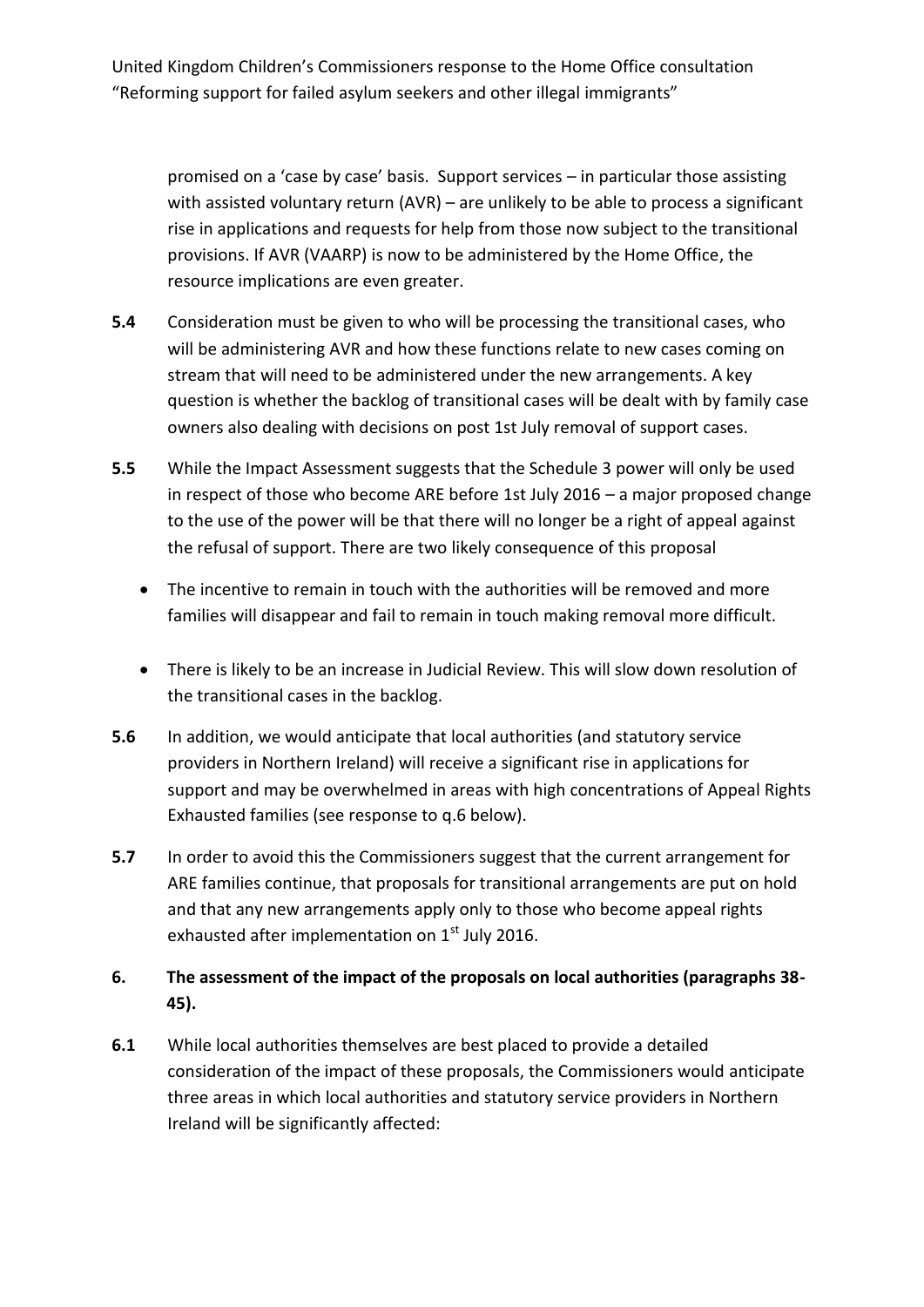- An increase in requests for assessment of children in need by refused asylum seeking families who will be looking for accommodation and financial assistance. Local authorities/statutory service providers have legal duties and processes to follow to determine whether they must provide such support.
- Some assessments are likely to conclude that financial support and accommodation for children and their families is required to meet statutory obligations. This represents cost shifting from central government to already stretched local services.
- Increased numbers of destitute families in communities which will impact negatively on community cohesion and other aspects of community life.

## *The legal framework*

- **6.2** Throughout the UK local authorities (or statutory service providers in Northern Ireland) have legal duties and processes for determining whether assistance must be provided to children in need and their families. It is indisputable that whether or not services are provided to destitute families as a result of the proposed changes, *the duty to assess remains* and this in itself will represent a significant call on resources.
- **6.3** In England the duty to assess children in need falls under section 17 of the Children Act 1989. In Wales, the Children Act 1989 is being repealed and whilst many of the provisions of Part III of the 1989 Act are similarly reproduced in *the Social Services and Well-being (Wales) Act 2014* ('The 2014 Act')*,* the provisions of Section 17 in respect of the duty to assess have been significantly amended.
- **6.4** In Wales, the duty to assess will fall under Part 3 of the 2014 Act. This will impose duties on local authorities to assess both adults and children who are  $-$  a) ordinarily resident in the authority's area and; b) any other adult/child who is within the authority's area *where it appears to the local authority that they may need care and support.*
- **6.5** As with Section 17 of the Children Act 1989, the 2014 Act does not create an automatic right to the provision of care and support services (including financial assistance and accommodation) but as a result of the requirement to assess there is likely to be an increased burden on Welsh local authorities if as proposed Section 4 (2) of the 1999 Act is repealed and Section 95 amended.
- **6.6** Under the 2014 Act there are *no exceptions to the duty to assess*. At the time *the Social Services and Well-being (Wales) Act* was drafted and enacted, the issue of removing support from failed asylum seekers was not under active consideration.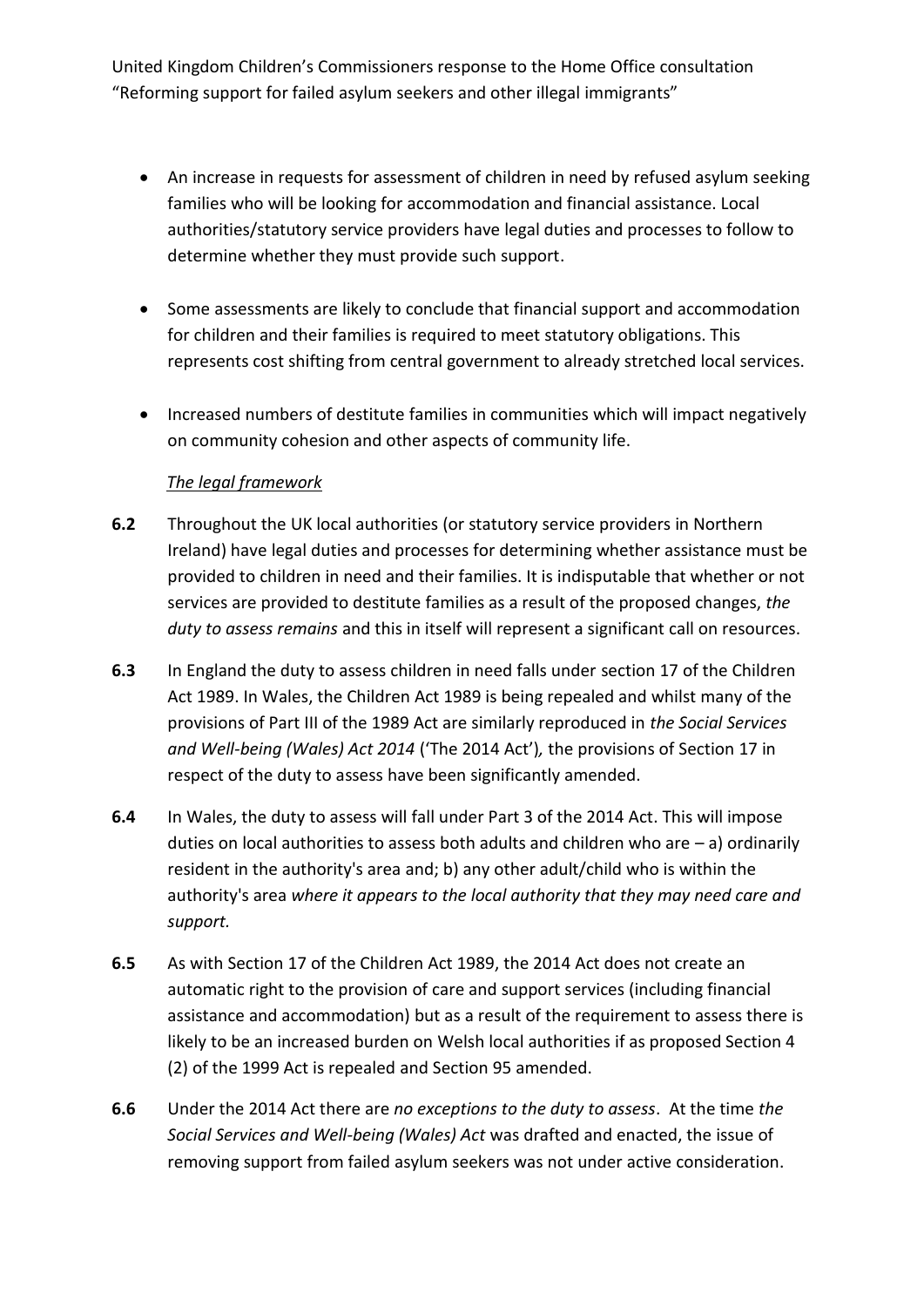Parts 3 and 4 of the 2014 Act come into force in April 2016 and therefore will be binding on Welsh Authorities when the changes to primary legislation and transitional arrangements come into force on  $1<sup>st</sup>$  July 2016. While the Children's Commissioner for Wales is supportive of the new legislation the resource implications of the proposed changes will be felt even more keenly by local authorities in Wales than elsewhere in the UK. Wales, for its size, takes a disproportionately high number of families seeking asylum in relation to other administrations within the UK.

## *Oversimplification of the duty on local authorities in the consultation document*

- **6.7** The consultation document reasons that there would be no human rights issues engaged for local authorities as any failed asylum seeking family could avoid a breach of their human rights by returning to their country of origin to avoid destitution. It is also made clear that there is no general obligation on local authorities to accommodate destitute illegal migrants. As outlined above, these arguments ignore the duty to *assess* whether such support needs to be provided.
- **6.8** Schedule 3 of the Nationality Immigration and Asylum Act 2002 excludes certain groups of migrants from support and assistance under various pieces of relevant national legislation including section 17, 23(c), 24A and 24B of the Children Act 1989, Article 18, 35 and 36 of the Children (Northern Ireland) Order 1995 and sections 22, 29 and 30 of the Children (Scotland) Act 1995.
- **6.9** However, Schedule 3 only applies to some groups of refused asylum seekers including:
	- Refused asylum seekers who have failed to comply with removal directions
	- Refused asylum seeker with family who has failed to leave the UK voluntarily, or placed themselves in a position to do so and this has been certified by the Secretary of State
	- Those who are 'unlawfully present' including refused asylum seekers who claimed 'in-country', but not those who claimed at a port of entry.
- **6.10** Given that to the year ending March 2015, 11% of the 25,020 asylum claims lodged were made at port of entry, there will be a significant number of refused asylum seekers ('port claimants') who will *not* be excluded by Schedule 3 unless they have also failed to comply with removal directions. It will therefore fall to the local authority to provide assistance to them if the family is destitute (and therefore contains a child in need) - or indeed to an adult who has eligible care and support needs.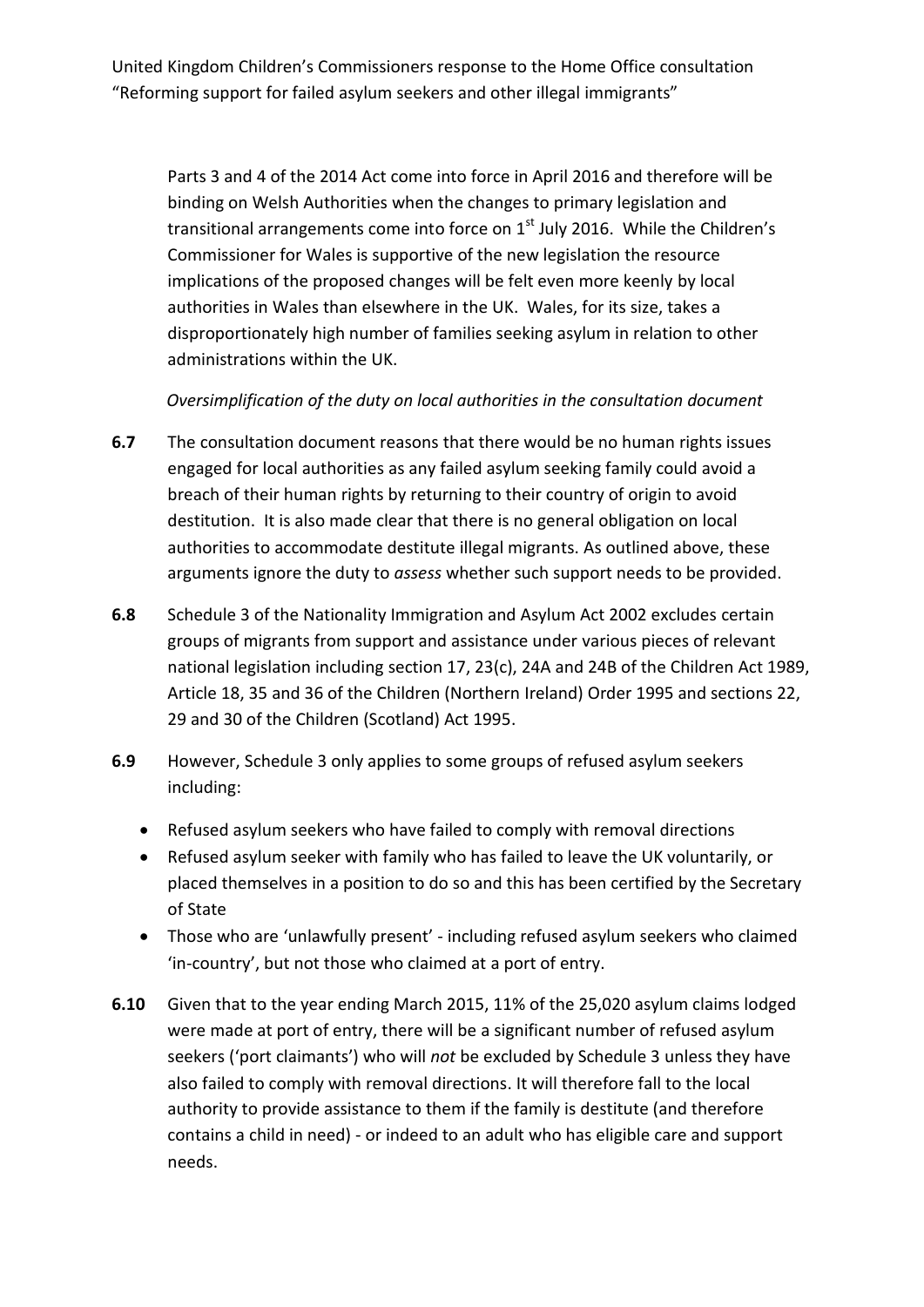- **6.11** Furthermore even when an applicant belongs to an excluded group under Schedule 3, the local authority or statutory service provider is required to *undertake a human rights assessment* to determine whether the exception, set out at paragraph 3 of Schedule 3, applies $^3$ :
- **6.12** The purpose of the human rights assessment is to identify whether or to what extent the circumstances are such that the bar on services under section 17 of the Children Act 1989 (or other national legislation) should be lifted in order to avoid a breach of human rights or of European community treaties.
- **6.13** When considering this for families, the local authority is required to determine that:
	- There are no barriers preventing the family from leaving the UK (e.g. pending human rights application, medical condition preventing travel, lack of documentation etc.)
	- The child(ren) would not be in need in the country of origin therefore a child in need assessment is necessary.
	- It is in the best interests of the child(ren) to return to the country of origin
	- The provision of assistance under section 17 Children Act (or other national legislation) is not necessary to prevent a breach of human rights (e.g. the right not to be destitute which the Courts have ruled constitutes inhuman treatment in respect of children).
- **6.14** It is likely that local authorities will receive applications from families belonging to a group excluded by Schedule 3, but where a legal or practical barrier is in place which prevents the person from leaving the UK. This is particularly so if the grace period is only to be 28 days. In these circumstances the local authority will be required to provide assistance to families with a child in need as well as adults with eligible care and support needs (and to former looked after children).
- **6.15** While the consultation appears to presume that local authorities and the Home Office will be in agreement with regards to what constitutes a 'genuine obstacle to departure', local authority decisions to refuse assistance are likely to be challenged by Judicial review resulting in potentially significant costs to them as well as a further call on their resources.
- **6.16** In this regard, although local authorities must defer to the decision making of the Home Office (Clue v Birmingham City Council), they are *required to make their own*

 $\overline{a}$ 

 $3$  Under the Schedule , exclusion from statutory provision under the stipulated legislation does not prevent the exercise of a power or the performance of a duty if, and to the extent that, its exercise or performance is necessary for the purpose of avoiding a breach of—

<sup>(</sup>a) a person's Convention rights, or

<sup>(</sup>b) a person's rights under the Community Treaties.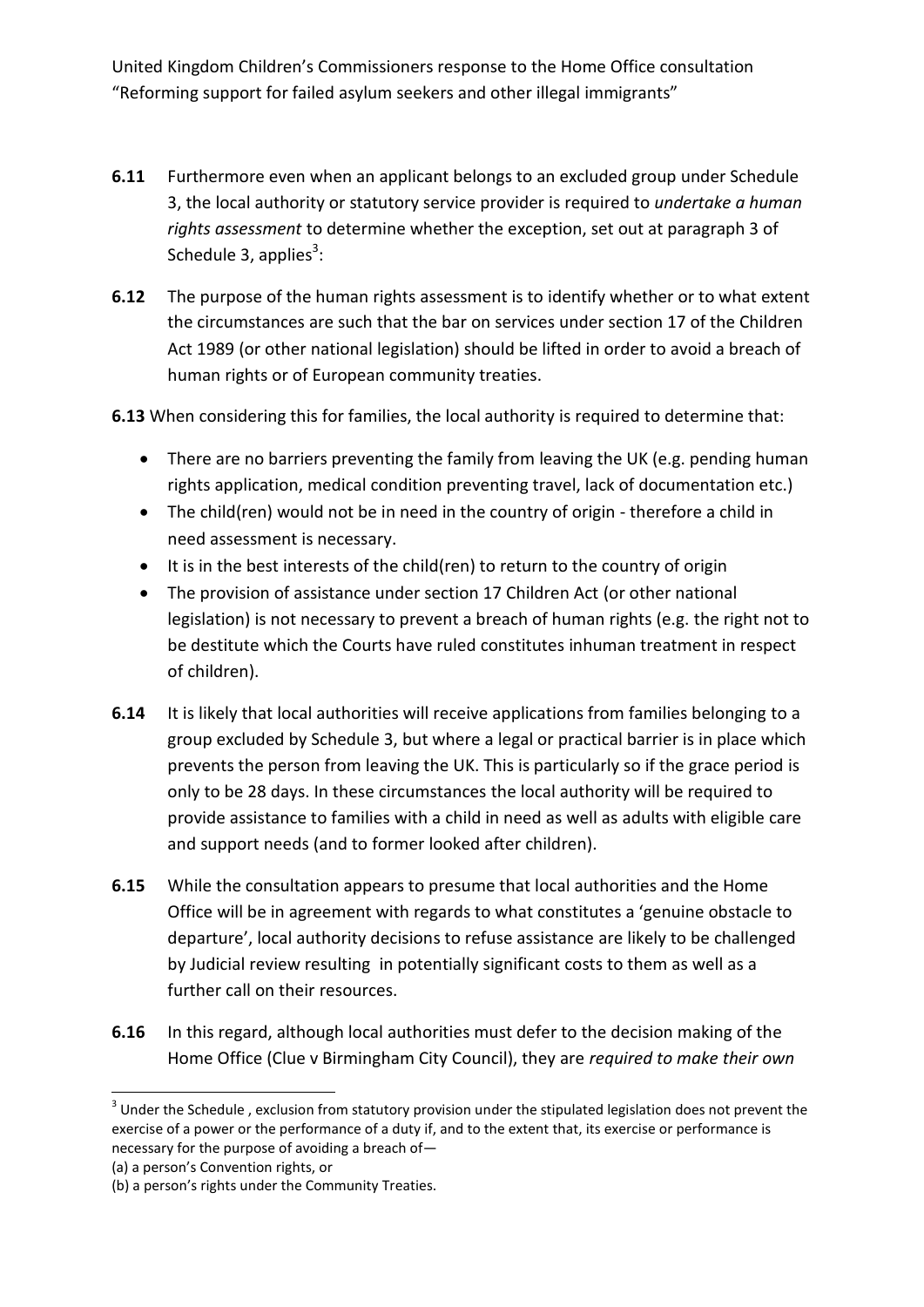*decision as to whether the provision of assistance under section 17 Children Act 1989 is necessary to prevent a breach of human rights*, incorporating consideration of the matters raised above. This means they remain open to challenge by families who are refused support.

- **6.17** Where a refused asylum seeking family presents to a local authority, the assessment process must be undertaken and, as indicated above, this takes up resources even when services are not eventually provided. However if the family would otherwise be homeless, the local authority would need to provide interim accommodation and financial support whilst assessments are carried out.
- **6.18** Even where a local authority concludes that the family can safely return to their country of origin without there being any breach of their human rights they may need to provide interim accommodation in order to avoid a short term breach.
- **6.19** It can be seen from the above that the consultation and the Impact Assessment have significantly underestimated the likely impact on local authorities.
- **6.20** The consultation implies bypassing the existing arrangements whereby families with no further right to remain are referred to the family returns panel. The Panel currently considers the best interests of the children in the return arrangements proposed by the Home Office. The proposed changes effectively transfers the duty to consider the best interests of the child within the return process to local authorities, creating a further resource burden as well as resulting in costs incurred from direct service provision. The Home Office must set out what they consider to be the role of the Panel within the proposed new arrangements.

#### *Increased numbers of destitute families*

**6.21** Even where lawful local authority assessments conclude that no support is required the historical evidence suggest families will remain within their communities but will be destitute. The Commissioners believe that this can only expose children affected by the changes to an unacceptable range of risks including child sexual exploitation, modern day slavery, non-attendance at school, not accessing healthcare and other services if they are ill, have a disability or special educational needs, living in unsuitable and unsafe conditions when for example, parents will be driven to obtain financial support which have safeguarding implications for children, for example, using unsuitable child care arrangements while they work illegally to support the family.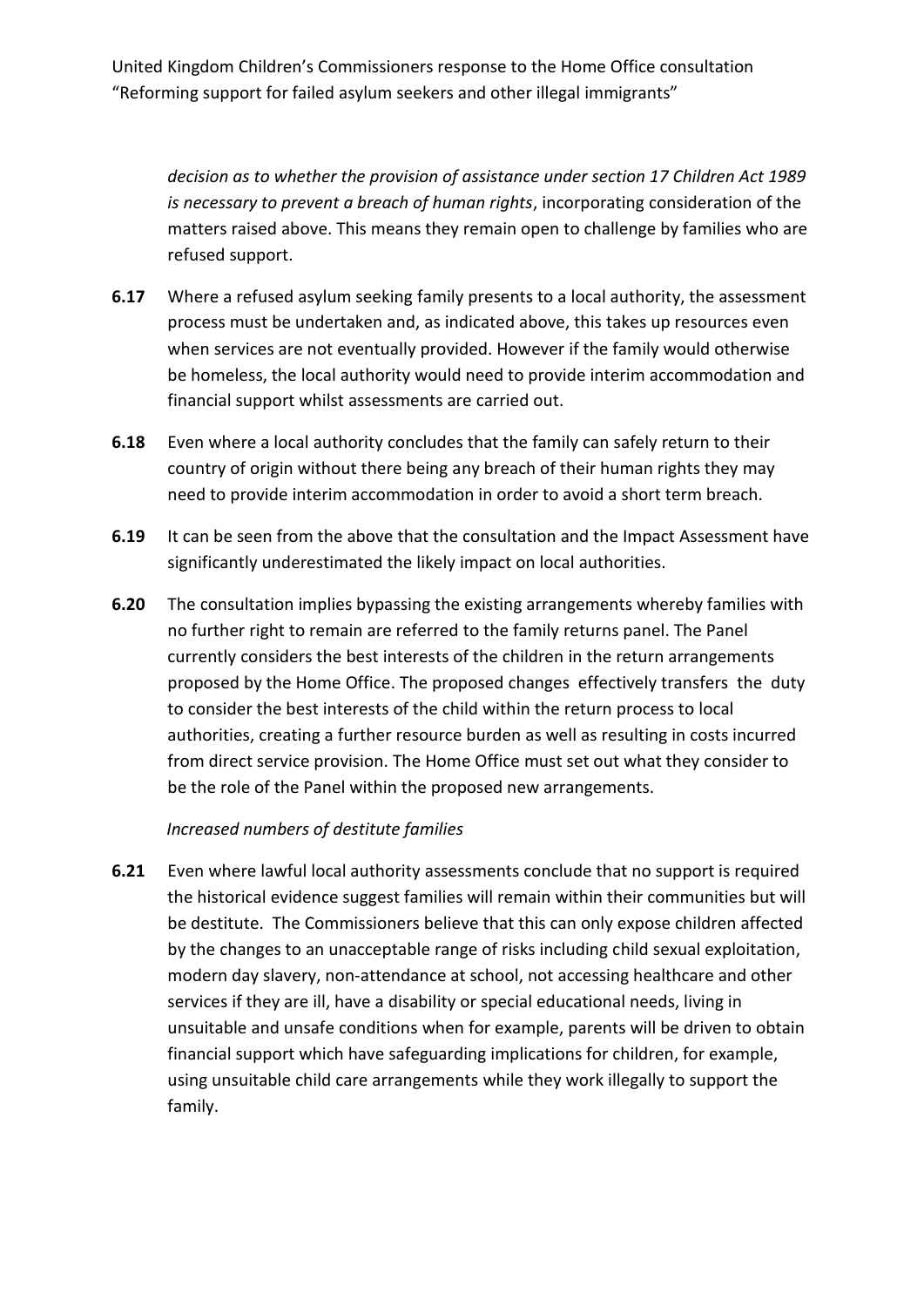- **6.22** The impact of destitute migrants within communities also has wider implications for local authority communities and services, for example, around community cohesion, public health and demands on education providers.
- **6.23** If there are safeguarding concerns because a child is at risk of serious harm, the local authority will need to consider whether care proceedings are appropriate. This is the least desired outcome for the family and local authority due to child welfare, cost and resource implications.
- **7. Whether and, if so, how we might make it clearer for local authorities that they do not need to support migrants, including families, who can and should return to their own country (paragraph 42).**
- **7.1** Our response to Q.6 makes clear that we believe that the proposals are highly likely to mean that local authorities will be required to support refused asylum seeking families who do not return to their countries of origin regardless of whether amendments are made to Schedule 3, *unless* there are clear processes in place to address the family's destitution.
- **7.2** We share local authority and NGO concerns that stopping asylum support will not result in any significant increase in families leaving the UK and regard it is unacceptable and a breach of the UK's obligations that refused asylum seeking families are left destitute on the streets. We do not believe that local authorities would support measures that would lead to such a consequence.
- **7.3** A better approach to removing families with no right to remain would involve collaboration between local authorities and the Home Office through the 'NRFP connect' network which many of the most affected local authorities are not yet signed up to. Collaboration and patient work could, if adequately resourced, ensure that vulnerable families do not become homeless and destitute when they have exhausted all procedural avenues to pursue their claim, and that safeguarding responsibilities are maintained.
- **7.4** The restoration of legal aid for immigration cases involving ECHR Article 8 claims would also assist the process resolve more quickly and more fairly.
- **8. Any suggestions on how the Home Office, local authorities and other partners can work together to ensure the departure from the UK of those migrants with no lawful basis to remain here and minimise burdens on the public purse (paragraph 47).**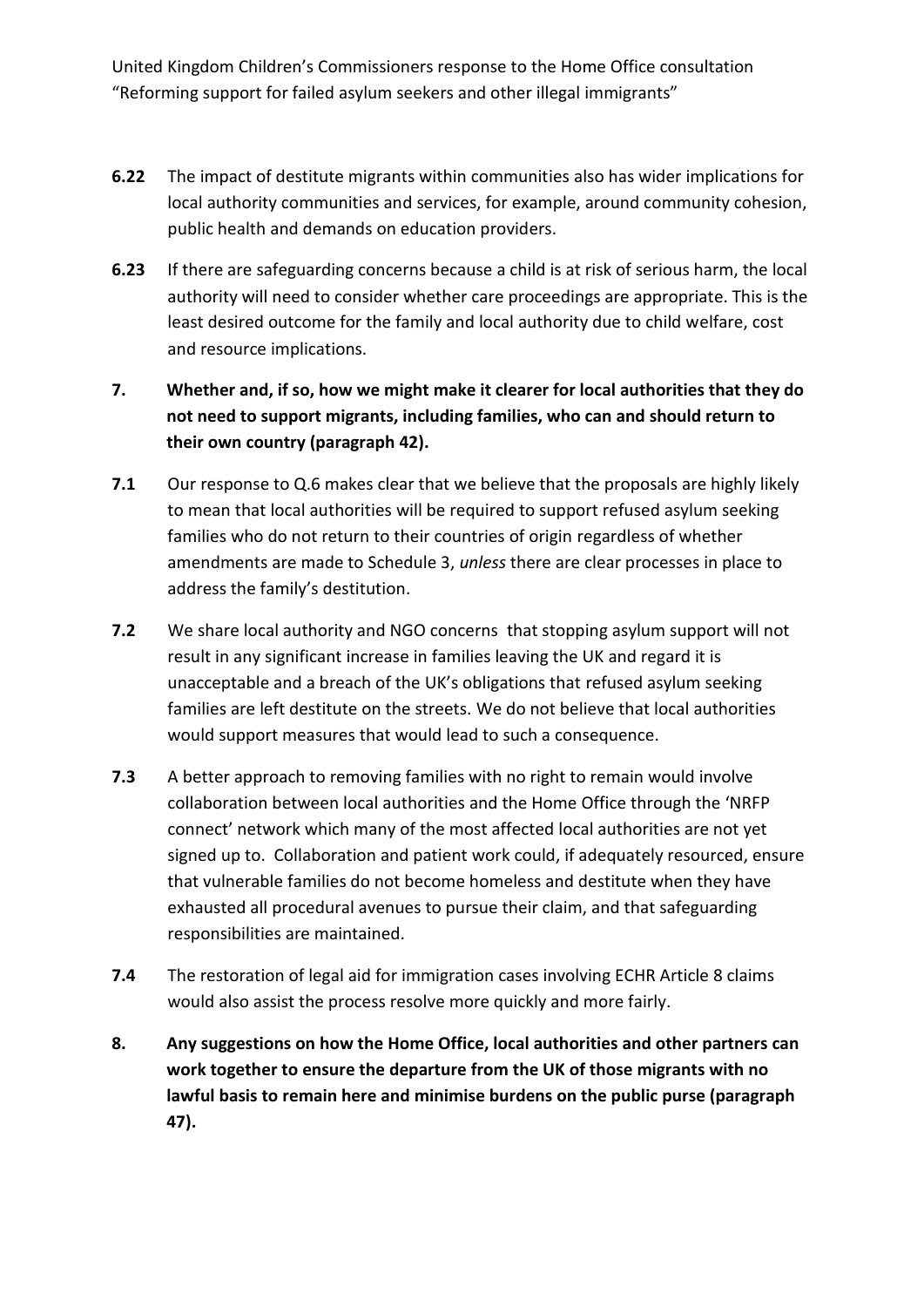## *Co-operation between the Home Office and Local Authorities*

- **8.1** The consultation document states that consideration of further applications and submissions by refused asylum seekers receiving assistance from local authorities would be expedited via NRPF Connect.
- **8.2** Apart from the fact that NRFP Connect is far from universally used by local authorities, the service demonstrates that Home Office case-working is time consuming and complex, and the ongoing costs to local authorities whilst it is undertaken are significant.
- **8.3** The existence of NRPF Connect to facilitate partnership working will not mitigate the fact that costs will increase due to local authorities being required to assist a new client group (i.e. refused asylum seeking families making further applications). The work being undertaken between the Home Office and local authorities via NRPF Connect to resolve local authority supported cases is likely to be over-burdened by the increase of cases which the proposals would lead to.

#### *Legal Aid*

- **8.4** The removal of legal aid for advice and representation in non-asylum immigration cases through the Legal Aid, Sentencing and Punishment of Offenders Act 2012 has meant that children and families have not been able to access legal assistance to have their claims ( not involving asylum) fairly considered.
- **8.5** Access to such assistance has been needed especially because of inefficiency in Home Office decision making that has led to families remaining here for many years and children being born and establishing their lives here thus establishing family and private life claims against removal. Families who have been in the UK for significant periods of time may well have a right to remain but are now unable to obtain legal assistance to present that case. This makes it more likely that they will not cooperate with removal.
- **8.6** A decrease in registered suppliers of immigration advice and representation has resulted from immigration (other than asylum) now being out of scope of legal aid. This compounds the worsening situation with access to advice and representation for families and children.
- **8.7** It would give clarity to families whom the Home Office wishes to return if the Government would ensure that in cases with merit and where the family had no means to pay for legal advice and representation, they were provided with such via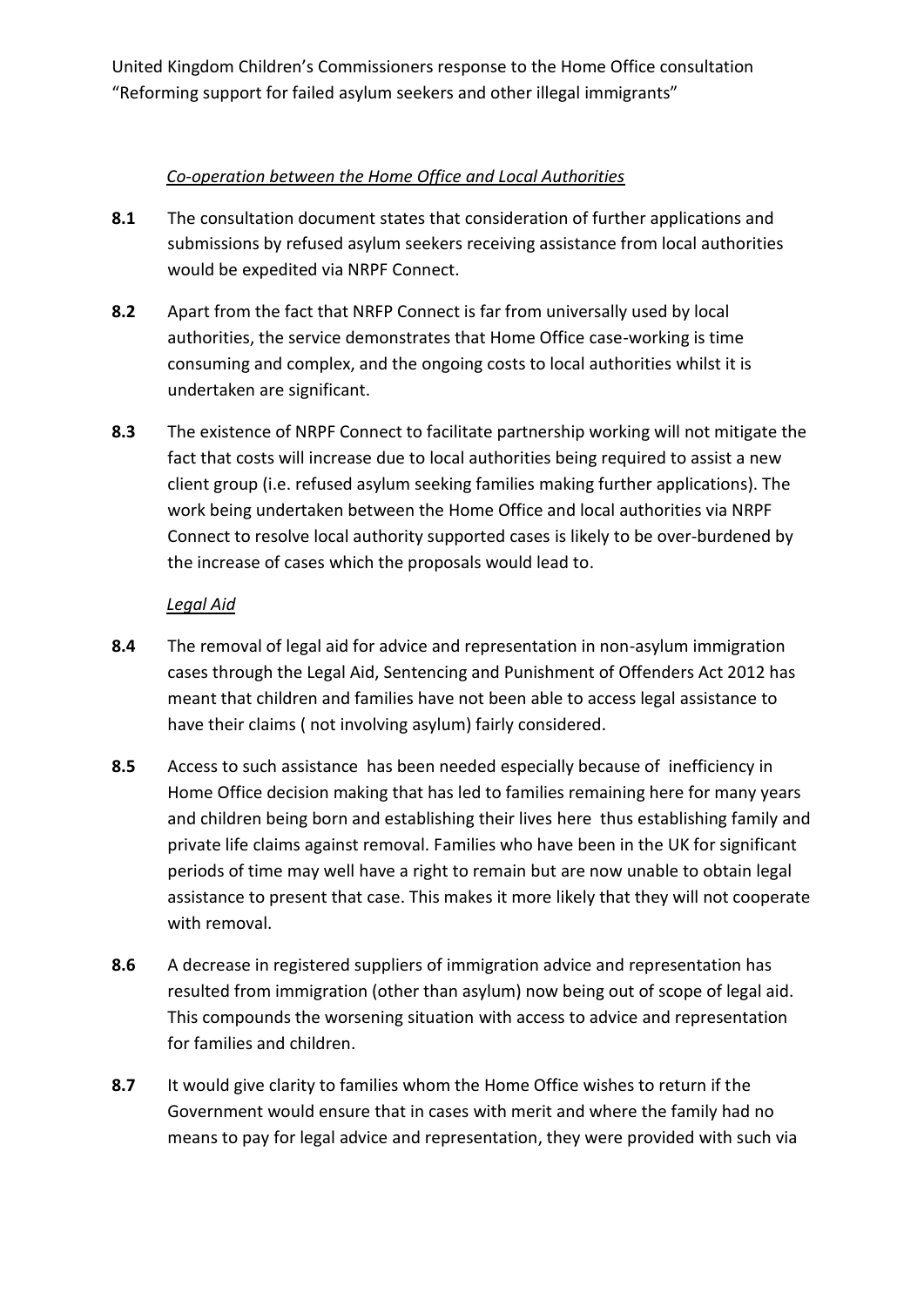legal aid in order that their non-asylum immigration claims can be resolved quickly, effectively and fairly.

## *Fit with the current family returns process*

**8.8** The consultation does not mention how the proposals sit with the current family returns process and in particular the routing of cases thorough the Family Returns Panel. It is in the interests of local authorities to work with the Home Office to support the current family returns process but the proposals appear to undermine a collaborative approach.

#### *Wider issues with the asylum system*

- **8.9** In addition to the above, the Commissioners believe that the question of the departure of failed asylum seekers cannot be separated from investment in all stages of the asylum system to ensure that decisions are taken in a reasonable timeframe, are fair and reliable, and are then properly implemented.
- **8.10** There remains significant scope for improving the quality of initial decisions. In the first half of 2014, the Home Office audit team found that out of a sample of 276 cases, 42% were not satisfactory, meaning that they included one or more serious errors, such as failing to fully adhere to legislation, processes or policy.
- **8.11** It is not surprising that in consequence, 28 % of those who appealed a refusal of their asylum application were successful in 2014. Each decision to refuse which is subsequently overturned on appeal has a total average cost of around £6,500 per applicant. Addressing high overturn rates on appeal and poor decision making will save money and increase confidence in the asylum system by applicants who will understand that they have been through a fair process.
- **8.12** It is estimated that currently there are 21,651 cases pending resolution, including of families. These delays dramatically increases costs to the taxpayer. Furthermore, delays inevitable mean families set down roots and effectively acquire a 'private life' in the UK which increases the difficulty in lawfully removing them.
- **8.13** The Government should ensure that there are no backlogs at any stage in the decision making process. The only secure way to do this and improve the cost effectiveness of the whole asylum system, is through the recruitment of additional staff and better management to ensure that all staff take timely and good quality decisions.
- **8.14** The evaluation of the first Early Legal Advice pilot suggested evidence that the improved quality of initial decision making meant that those refused asylum felt that